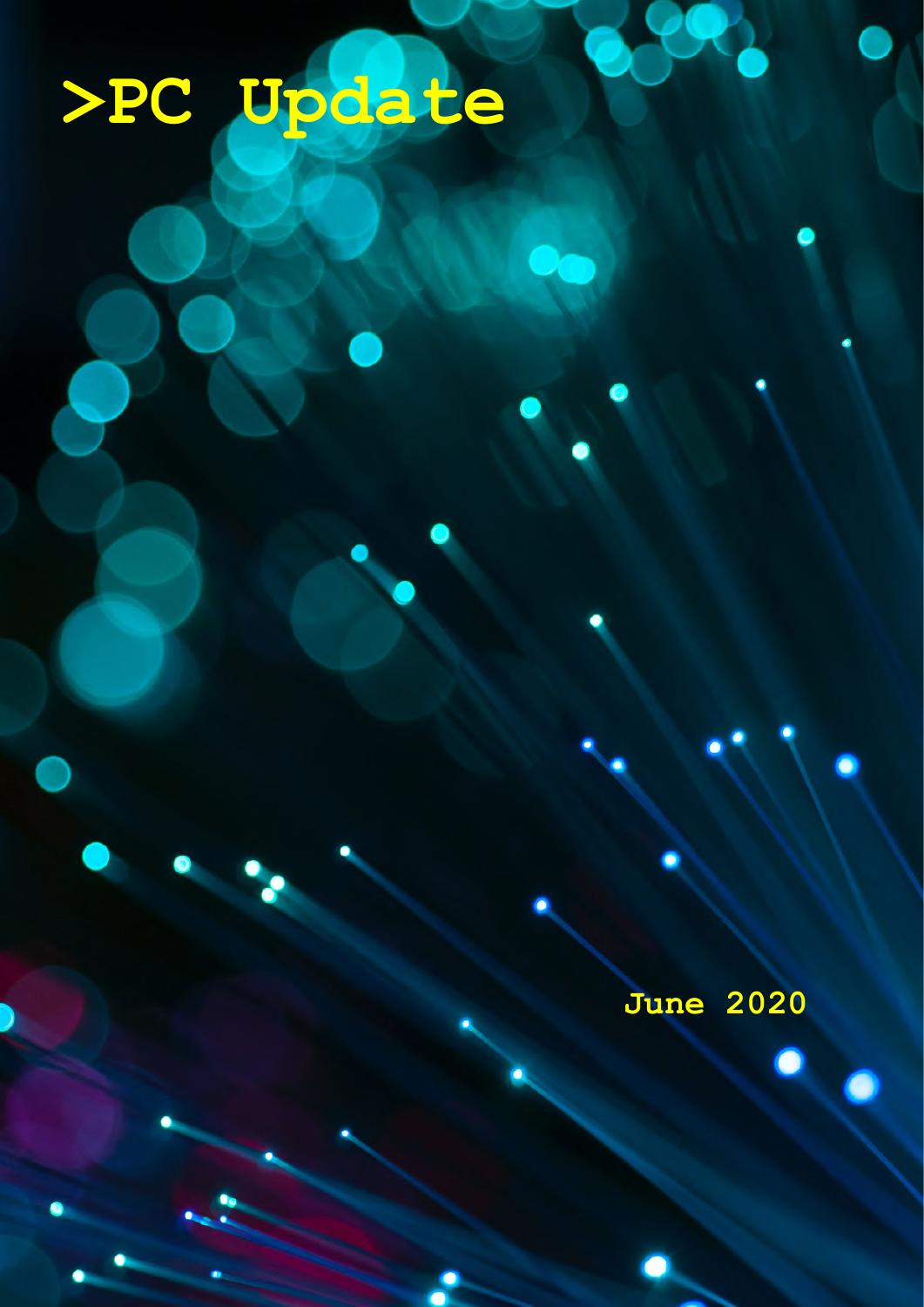|                                                                     | 2              |
|---------------------------------------------------------------------|----------------|
|                                                                     | 3              |
|                                                                     | $\overline{4}$ |
|                                                                     |                |
|                                                                     | - 6            |
|                                                                     | 13             |
| Internet traffic is growing 25 percent each year. We created a      |                |
|                                                                     |                |
| The coronavirus pandemic is boosting the big tech transformation to |                |
|                                                                     |                |
|                                                                     |                |
|                                                                     |                |
|                                                                     |                |
|                                                                     |                |
|                                                                     |                |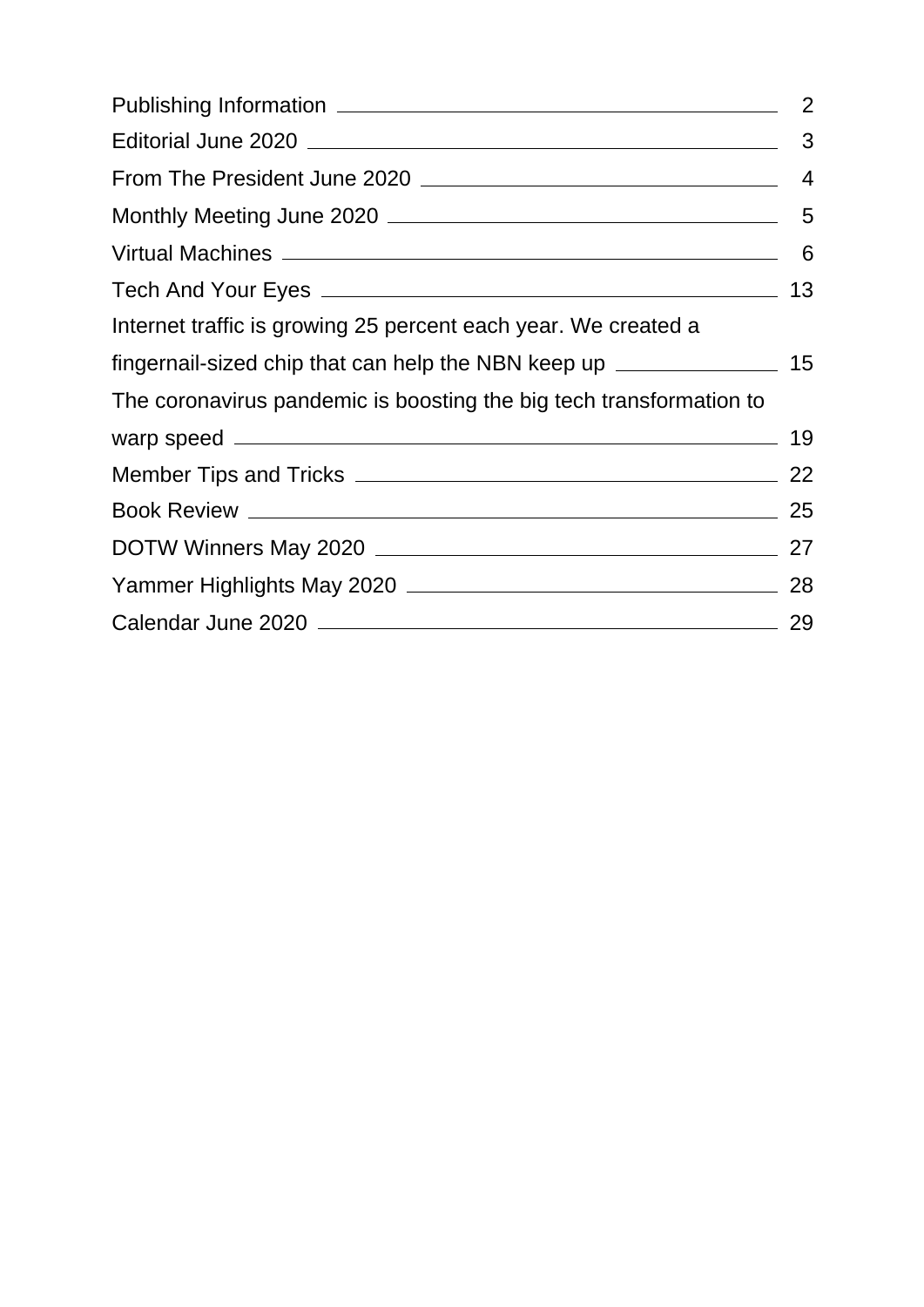# <span id="page-2-0"></span>**[Publishing Information](https://www.melbpc.org.au/masthead-11752)**



#### **The newsletter of**

Melbourne PC User Group

Suite 26, Level 1, 479 Warrigal Road Moorabbin 3189

Office hours 9.30am – 4.30pm (Mon-Friday)

Email [office@melbpc.org.au](mailto:office@melbpc.org.au)

ABN 43 196 519 351

Victorian Association Registration A0003293V

**Editor** Hugh Macdonald ([editorpc@melbpc.org.au\)](mailto:editorpc@melbpc.org.au)

**Technical Editors** Roger Brown, Kevin Martin, Dennis Parsons, Malcolm Miles

**Proof Readers** Harry Lewis, Tim McQueen, Paul Woolard

**Librarians** Malin Robertson ([office@melbpc.org.au\)](mailto:office@melbpc.org.au), Choy Lai [\(cplai@melbpc.org.au](mailto:cplai@melbpc.org.au))

**Committee** David Stonier-Gibson (President), Stephen Zuluaga (Vice-President), John Swale (Secretary), Peter McConnachie (Treasurer), Rob Brown, Lorenzo (Aavon) Fernando, Kirsten Greed, Stewart Gruneklee, Paul Hattam, Harry Lewis, Hugh Macdonald, Dave Williams ([committee@melbpc.org.au\)](mailto:committee@melbpc.org.au)

*Melbourne PC User Group Inc. is a member of the Association of Personal Computer User Groups*

**iHelp – Get the help you need with your computer**, Ph: (03) 9276 4088,

Email: [ihelp@melbpc.org.au,](mailto:ihelp@melbpc.org.au) [Live Chat!](https://app.purechat.com/w/ihelpsig), [Online Support Request](https://www.melbpc.org.au/ihelp/ihelp-support-request)

[Online membership form](https://www.melbpc.org.au/membership-online-cust-form)

#### **Responsibility for content in this newsletter lies with individually named authors**

**Monthly Meeting Live Stream** from 7.00pm on Wednesday 3rd June 2020 at <https://melcc.org.au/monthly-meeting-live-june-2020>

#### **Please remember to always bring your membership card to meetings**

[SIG Listings](https://www.melbpc.org.au/sigs/about/sig-list) and up to date calendar are available on our [homepage](http://www.melbpc.org.au/)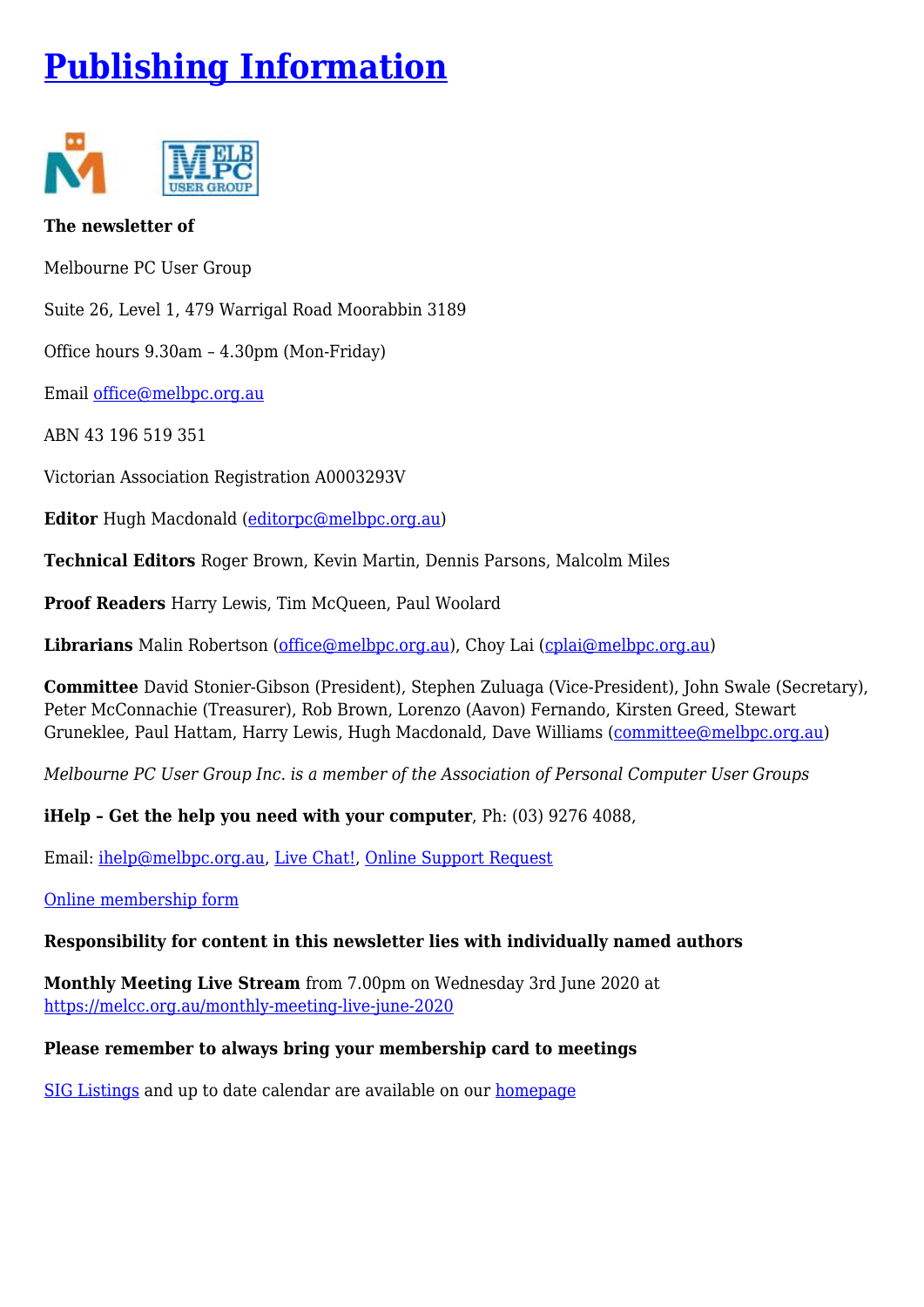# <span id="page-3-0"></span>**[Editorial June 2020](https://www.melbpc.org.au/?p=74169)**



**Hugh Macdonald**

Welcome to another edition of PC Update, and already we find ourselves in the sixth month of 2020.

This year has already brought so much in just six months: devastating bush fires, a once in a 100 years pandemic, and now seemingly, political unrest in the United States of America on a scale we haven't seen in many years.

So I hope this little magazine can provide you with a bit of distraction from these highly unusual times.

Although you will still find some discussion of coronavirus inside, you will also find much else to inform and entertain: the early findings of a Melbourne research project to speed up the Internet, tips on minimising eye strain while using your computer, how to use virtual machines (maybe you've always wanted to try Linux but were afraid you might wipe out Windows in the process), and some more member tips and tricks.

You'll also find the regulars including Yammer highlights, DOTW highlights, book reviews and an update from the President. As most of our SIGs have been adjusting to Google Meets or Zoom calls, reports from them are on hold for another month.

Enjoy reading, and have a good month!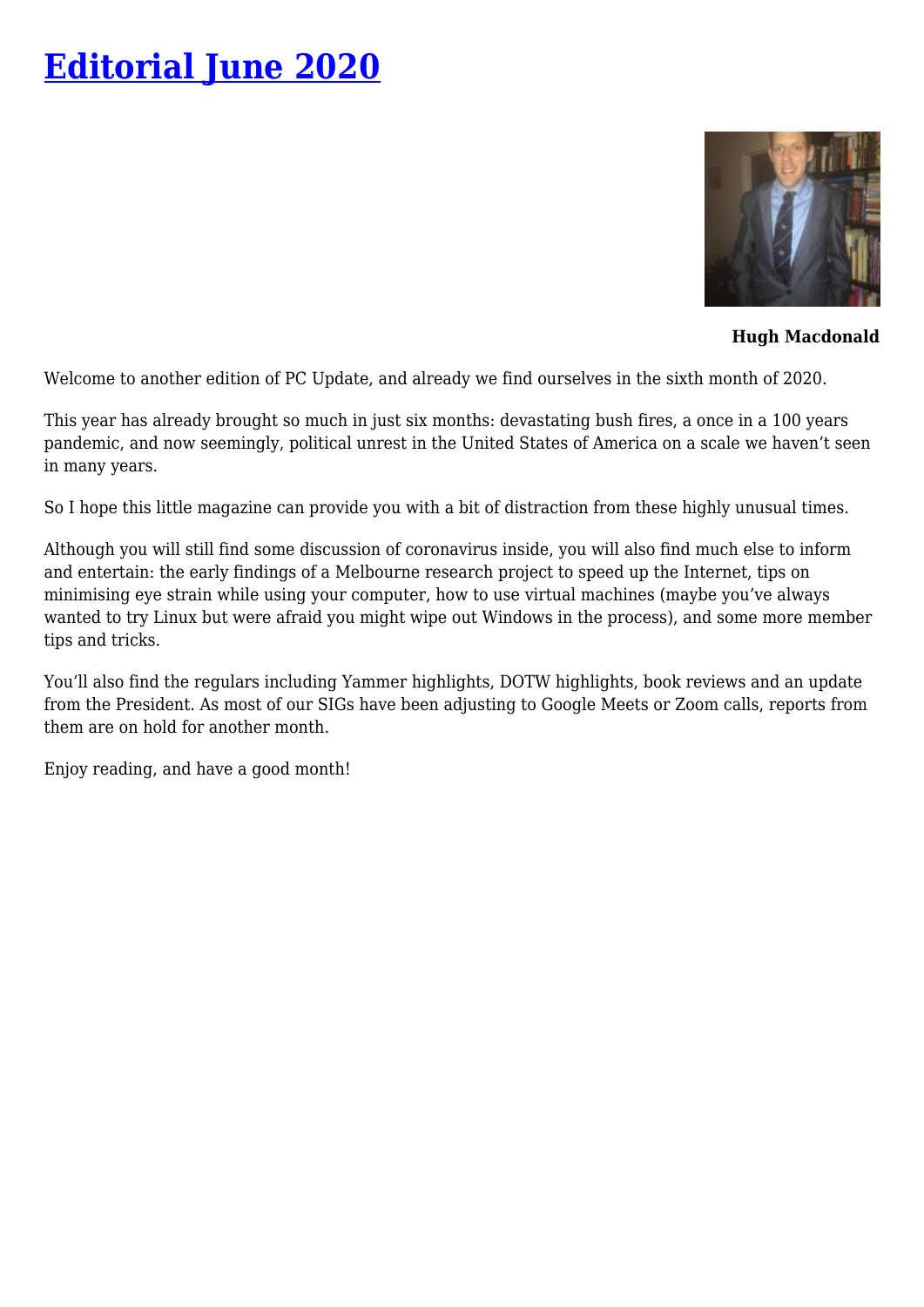# <span id="page-4-0"></span>**[From The President June 2020](https://www.melbpc.org.au/?p=74143)**

#### **David Stonier-Gibson**

I hope you are all holding up OK in "iso". It strikes me that those of us who are retired are the lucky ones, or at least best placed to cope with the potential disruption to our lives. To be honest, not that much has changed for me in my daily routine, except for not having had a haircut for a while!



### **May monthly meeting**

The strange circumstances opened up a possibility that would not have existed BV (Before Virus). I was able to get together a pretty high powered discussion panel that included two AO recipients and people in Canberra and Sydney, as well as here in Melbourne. It also allowed me to try my hand as a panel discussion moderator. For the first 20-25 minutes, I found myself having to push and prompt the panellists, but then the discussion on society after Corona took on a life of its own and I was able to pretty much sit back and enjoy.

A big thank you to Hugh Macdonald for (once more) being the virtual control room operator, and to Chris Hayes for consulting on the technical setup and being standby control room.

The meeting recording is available at https://youtu.be/G9tEnSe lU

# **May monthly meeting plan**

For the June meeting, I have persuaded Kirsten Greed, our newest committee member, to have a go at organising speakers. We will have a number of our own SIG leaders talking about how they have been handling the challenges of running a SIG under "iso". Kirsten has asked me to be moderator/MC. This should also serve as a timely reminder that all members are entitled to attend all SIGs. I am sorry we have not got our act together to publish links to virtual meetings, but if you are interested in one you should be able to get a link from the SIG convener, who you can identify on the website SIG list at <https://www.melbpc.org.au/sigs/about/sig-list>[#](https://www.melbpc.org.au/sigs/about/sig-list#) There may be things there like genealogy or video that you couldn't get to in person – here's your opportunity to tap in from home.

# **The transition away from Microsoft web services**

The engineering team on the transition project have been working quietly behind the scenes, and will soon have a solid, tested plan in place. The general intention is to transition members in several tranches in a way that will in most cases be close to transparent to individual members. A couple of test transitions have already been done.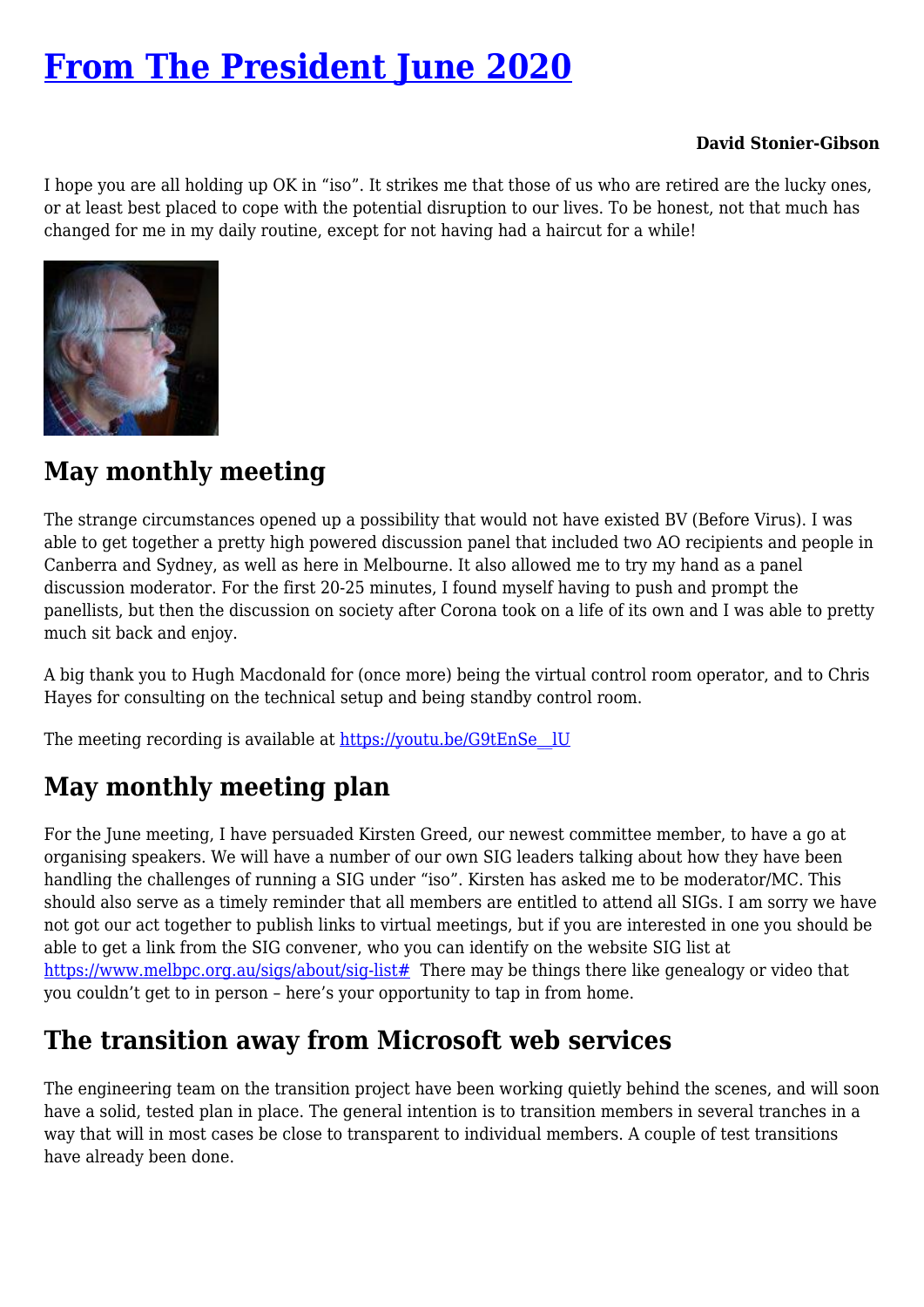# <span id="page-5-0"></span>**[Monthly Meeting June 2020](https://www.melbpc.org.au/?p=74171)**

#### **Guest Speakers: John Hollow, Kelvin Cording, Paul Hattam, Craig Evans**

#### **Topic: SIG Meetings in the time of Corona**

Now that we are getting so much better at meeting online, it is an ideal time to hear from some of our special interest groups in the club.

A panel of our SIG leaders are here to tell you about their group and how they have been keeping in touch lately.

A reminder that your membership enables you to participate in these groups, so take the opportunity to check them out while they're meeting online.

#### **Meeting Agenda**

7.00pm sharp: Meeting opens. Host is David Stonier-Gibson.

Guest speakers: John Hollow, Kelvin Cording, Paul Hattam, Craig Evans

Social break

President's Report: David Stonier-Gibson

What's New? with George Skarbek

8.30pm (approx): Close

Catch the stream at<https://melcc.org.au/monthly-meeting-live-june-2020>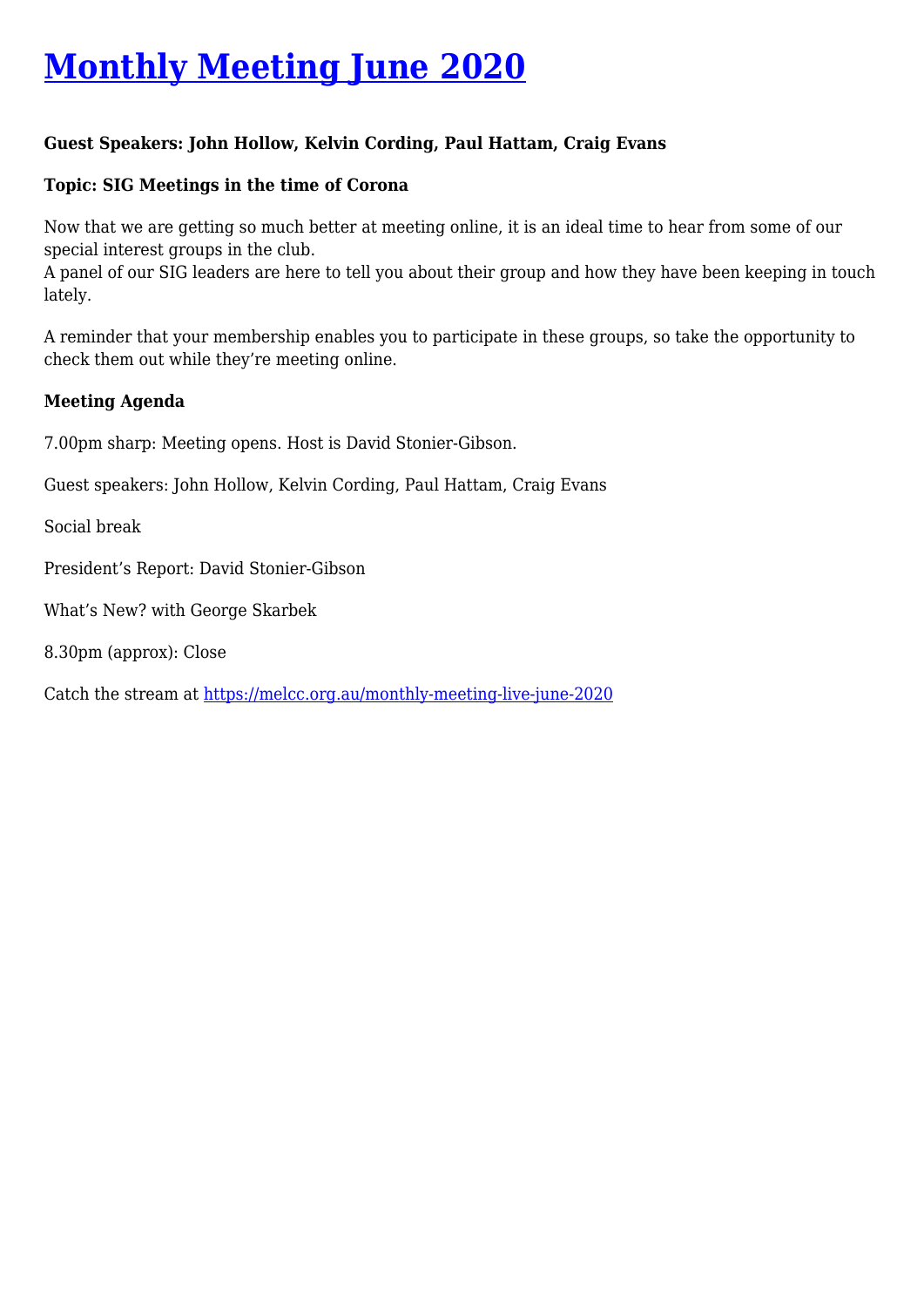# <span id="page-6-0"></span>**[Virtual Machines](https://www.melbpc.org.au/?p=74150)**

#### **Dick Maybach, Brookdale Computer User Group, NJ**

A virtual machine (VM) is a program on your PC (called a host in virtual-machine speak) that creates a box that appears to be a PC to an operating system (called a guest in virtual-machine speak) that resides in it. In Figure 1, the outer gray box is your PC hardware and software. The blue box within it is the program (called a hypervisor) that creates the software boxes that hold the guests, each shown as a light gray rectangle. Each guest has its own virtual hardware (in yellow) with which it communicates just as though it were a PC. Each guest also needs its own operating system (in orange) and applications (in green).



Figure 1. Virtual Machine Organization.

From the host's view, each guest is just an application, and each can operate independently of other applications on the PC, which means you can have two or more operating systems live at the same time. Moreover, you can copy and paste data and transfer files between them at any time.

It's not shown in Figure 1, but the hypervisor has an interface to configure and control the VMs; Figure 2 shows an example, in this case, VirtualBox. Note that there are five different VMs here, Windows 7, FreeDOS, Tails, Ubuntu 18.04, and Ubuntu 18.10, and all are powered off. The right portion of the screen summarizes the characteristics of the Windows 7 guest.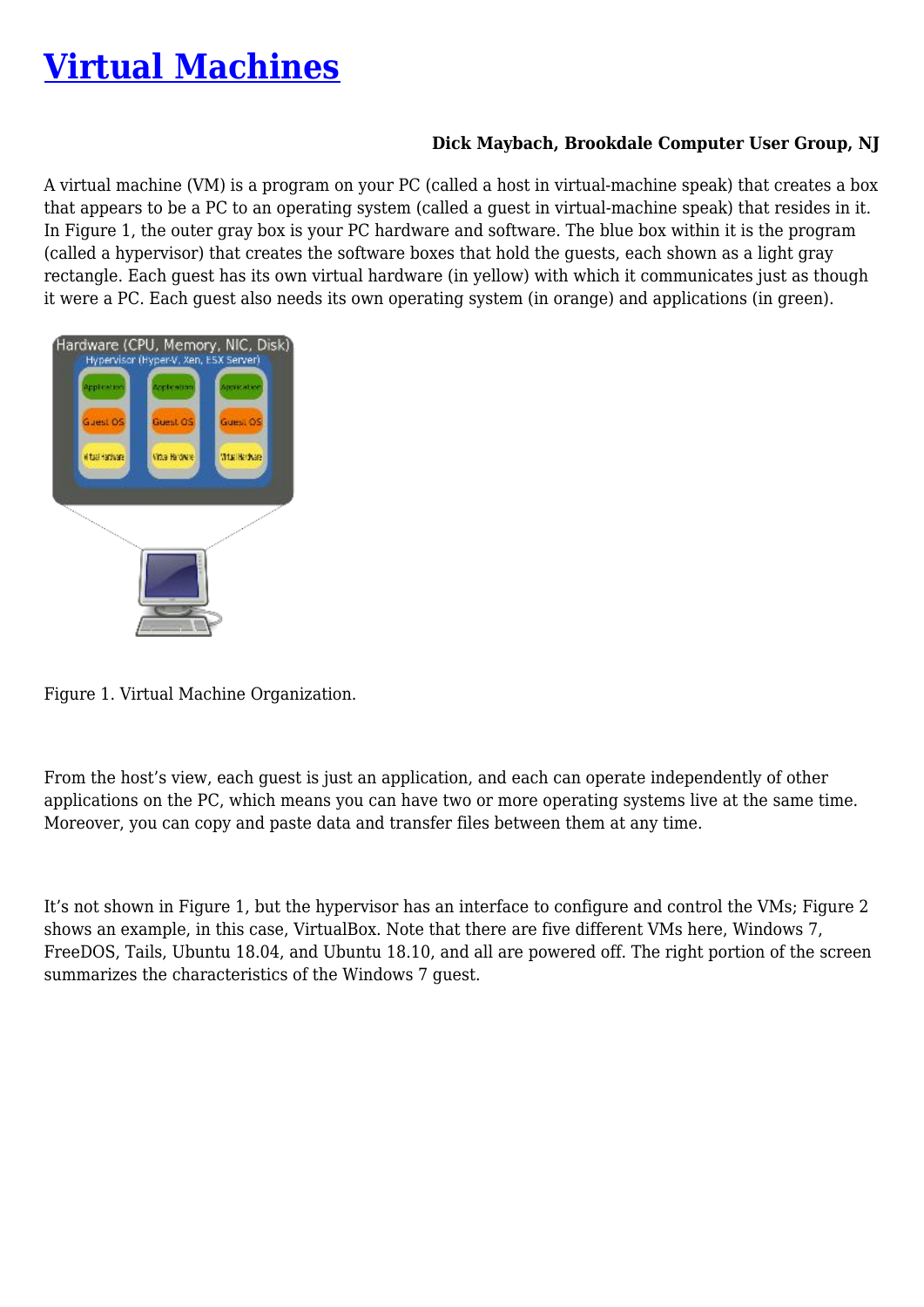

Figure 2. VirtualBox Administration Panel.

Figure 3 shows Windows 7, running as a guest under VirtualBox.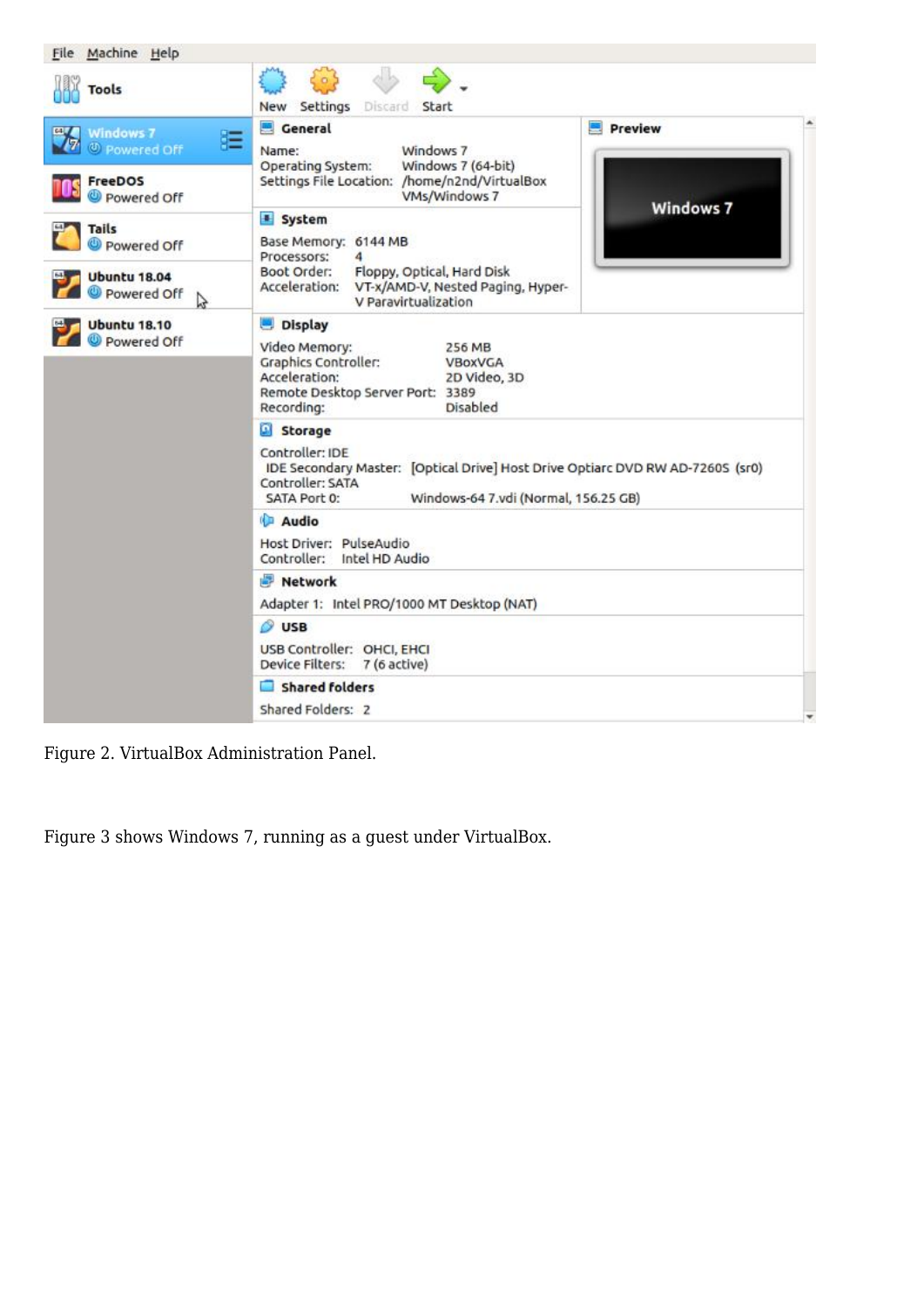

Figure 3. Windows 7 under VirtualBox.

As with most other applications, control follows the cursor. Place the cursor within the VM window and mouse clicks and keystrokes are sent to the VM. Move the cursor outside the VM window, and they affect something else.

Why bother with this? As you probably suspect, adding a software layer between the guest OS and the PC slows down the guest and complicates the host. Here are some possible uses.

- Run a different OS my host runs on Linux, but there are a few applications available only on Windows, such as TurboTax and the software needed to update my GPS. If your host is Windows, putting Linux on a VM is far superior to running it from a live USB.
- Trial OS upgrades I prefer to try a new version before I commit to it on the host, as often some applications aren't compatible. In the case of Windows, free trial versions are often available before a new version is introduced, and a VM lets you play with these without risk.
- Test alternate configurations of your host OS making such experiments on a VM can save you from serious, "It seemed like a good idea at the time," calamities. This is more difficult with a commercial OS but look for ways around this. I've made a duplicate installation of Windows on a VM, and while it complained, it did run long enough for me to complete my tests.
- Trial applications testing applications on a VM means you don't have to uninstall them when they don't work out. This is made easier with the VM snapshot feature. Before you install, create a snapshot (equivalent to cloning the hard disk). You can then revert to the snapshot if you decide to discard the application.
- Test live USBs or DVDs much software is available on live media. You download an ISO file, burn it onto a medium, and boot your PC from it. With a VM, you just designate the file as being installed on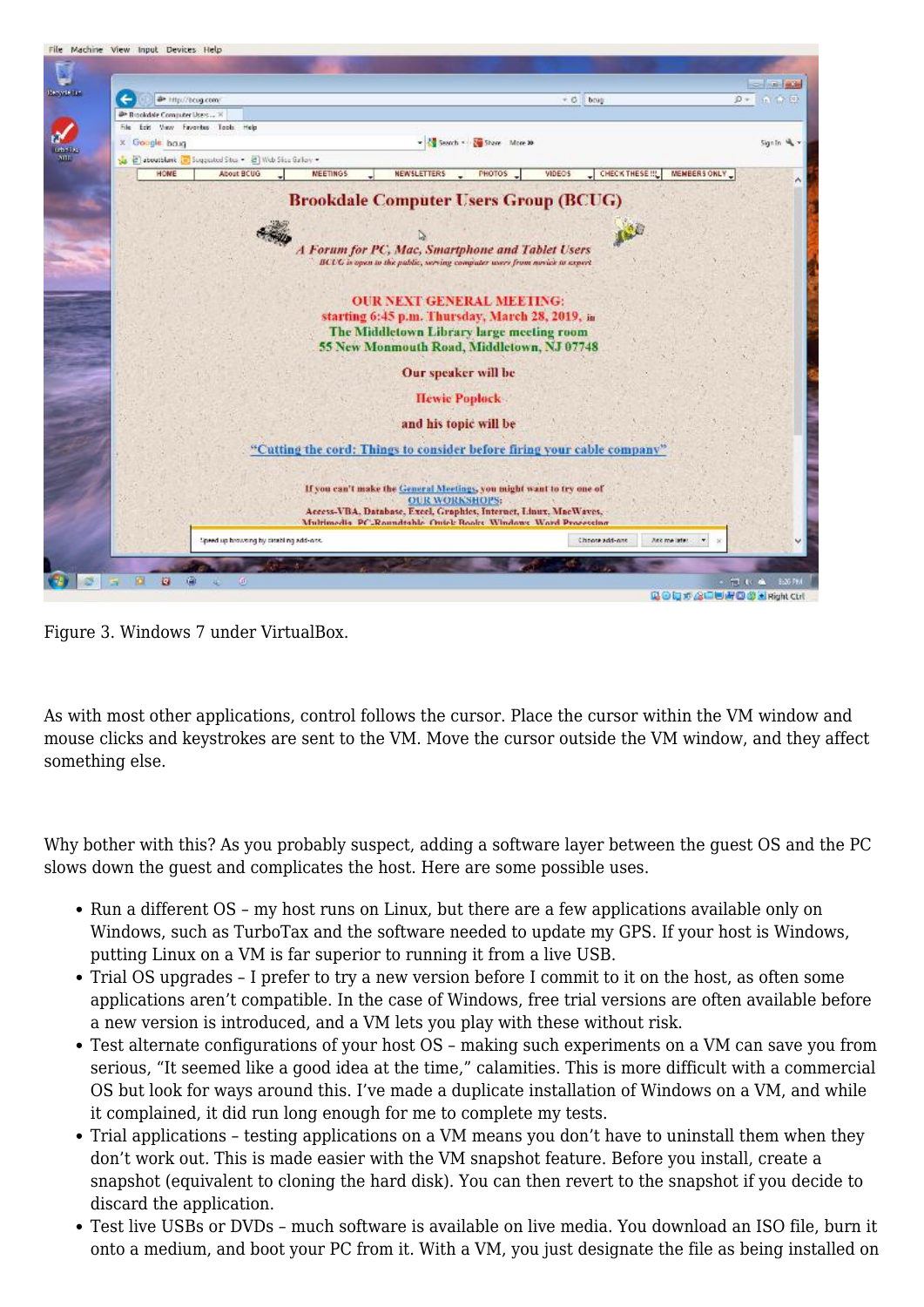the guest's virtual DVD drive, which now boots from the virtual DVD instead of its virtual hard disk. As a result, you don't have to burn the file to a medium.

Before I used VMs, I relied on dual booting for the similar tasks. Here, the alternate OS has direct access to the PC, which means it's substantially faster than when running as a VM guest. However, this requires repartitioning the host's hard drive, where an error can be catastrophic, and moving data between the two hosts is awkward.

There are many VM systems available, with the four most popular being VMWare (for Windows, OS X, and Linux), VirtualBox (for Windows, OS X, and Linux) Parallels Desktop (for OS X) and QEMU/KVM (for Linux). I've used VirtualBox for several years and have recently begun experimenting with QEMU/KVM, so everything I say about the other two is hearsay. From what I've read, it appears that VirtualBox is the easiest to configure and use, plus it's free for home users. VMWare, the oldest of the four, is possibly faster than VirtualBox, but configuring it requires some experience, and it's a commercial product. A free version is available, which is missing only a few unimportant features. QEMU/KVM is not for the fainthearted, as it was designed by Red Hat for use in professionally staffed server farms. Also, although it appears to be quite fast it runs only on Linux. Making configuration changes such as, increasing the screen resolution and enabling host/guest file sharing involves working at the command line and being familiar with the Linux file organization and permissions. However, once set up, it's as easy to use as VirtualBox. GNOME Boxes (which I haven't used) allows Linux users to use KVM with a simple set-up process and user interface, although with more limited control of the virtual environment.

Figure 4 shows the QEMU configuration panel, which has essentially the same information as that of VirtualBox. After a VM has been installed, the day-by-day configuration is done from here.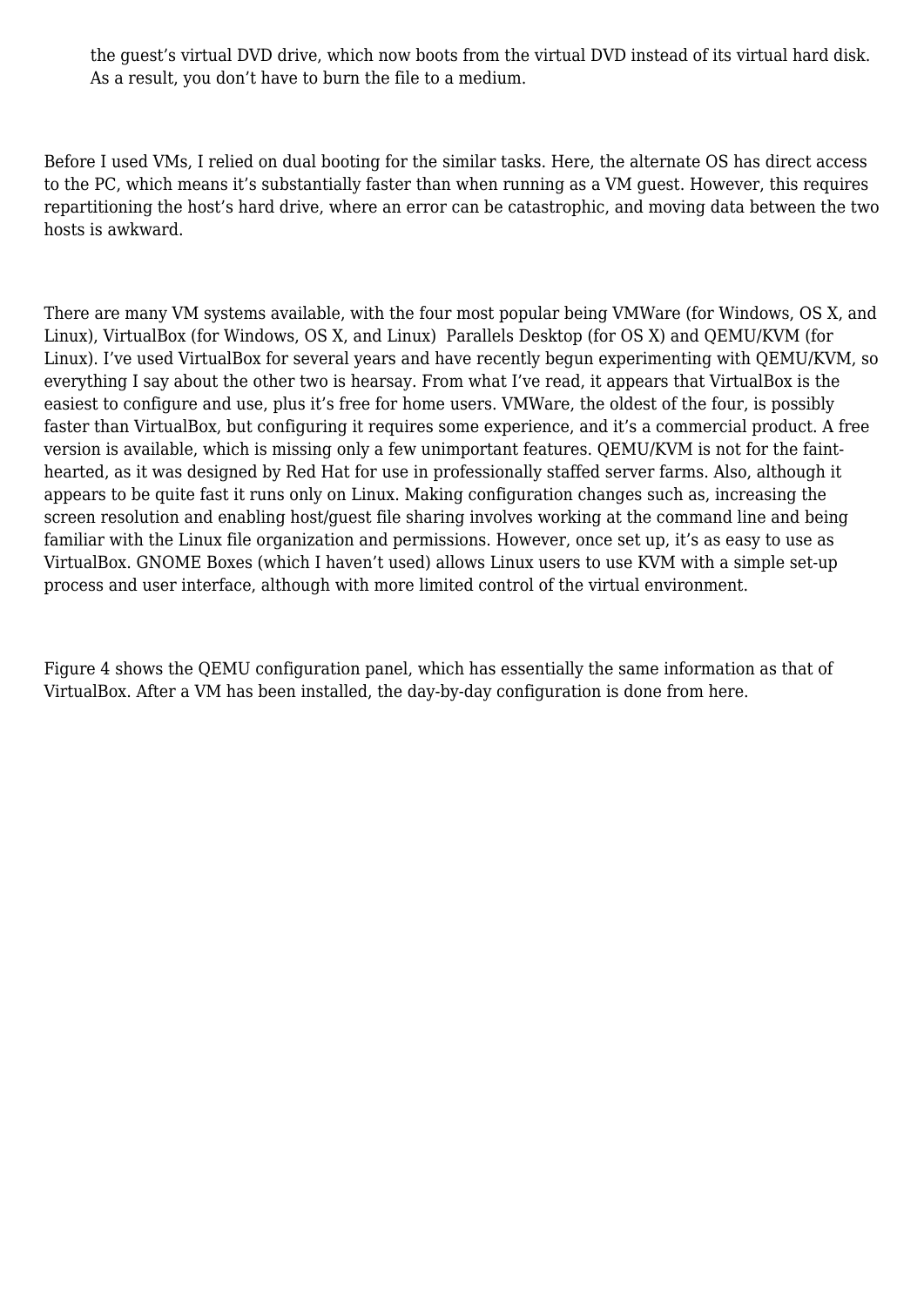|    | File Virtual Machine View Send Key |                           |                                      |                 |         |
|----|------------------------------------|---------------------------|--------------------------------------|-----------------|---------|
|    | TU)                                | G                         |                                      |                 | $5 - 5$ |
|    | Overview                           | <b>Basic Details</b>      |                                      |                 |         |
|    | Performance                        | Name:                     | ubuntu18.04-2                        |                 |         |
|    | <b>CPUs</b>                        | UUID:                     | d05eea78-c895-4fbc-a9e3-6dbc32c7cb23 |                 |         |
|    | Memory                             | Status:                   | <b>III</b> Shutoff                   |                 |         |
|    | <b>Boot Options</b>                | Title:                    |                                      |                 |         |
|    | VirtIO Disk 1                      | <b>Description:</b>       |                                      |                 |         |
|    | <b>IDE CDROM 1</b>                 |                           |                                      |                 |         |
| Ťı | NIC:6f:24:a6                       |                           |                                      | Ī               |         |
|    | Tablet                             |                           |                                      |                 |         |
|    | Mouse                              | <b>Hypervisor Details</b> |                                      |                 |         |
|    | Keyboard                           | Hypervisor: KVM           |                                      |                 |         |
|    | <b>Display Spice</b>               | Architecture: x86_64      |                                      |                 |         |
|    | Sound ac97                         | Emulator:<br>Firmware:    | /usr/bin/kvm-spice<br><b>BIOS</b>    |                 |         |
|    | Serial 1                           | Chipset:                  | <b>i440FX</b>                        |                 |         |
|    | Channel spice                      |                           |                                      |                 |         |
|    | Video QXL                          |                           |                                      |                 |         |
|    | Controller USB 0                   |                           |                                      |                 |         |
|    | Controller PCI 0                   |                           |                                      |                 |         |
|    | Controller IDE 0                   |                           |                                      |                 |         |
|    | Controller VirtIO Serial 0         |                           |                                      |                 |         |
|    | Filesystem hostshar                |                           |                                      |                 |         |
|    | <b>USB Redirector 1</b>            |                           |                                      |                 |         |
|    | <b>USB Redirector 2</b>            |                           |                                      |                 |         |
|    | Add Hardware                       |                           |                                      | Cancel<br>Apply |         |

Figure 4. QEMU/KVM Configuration Panel.

A VM operating under QEMU/KVM appears in Figure 5, also essentially the same as it would appear under VirtualBox.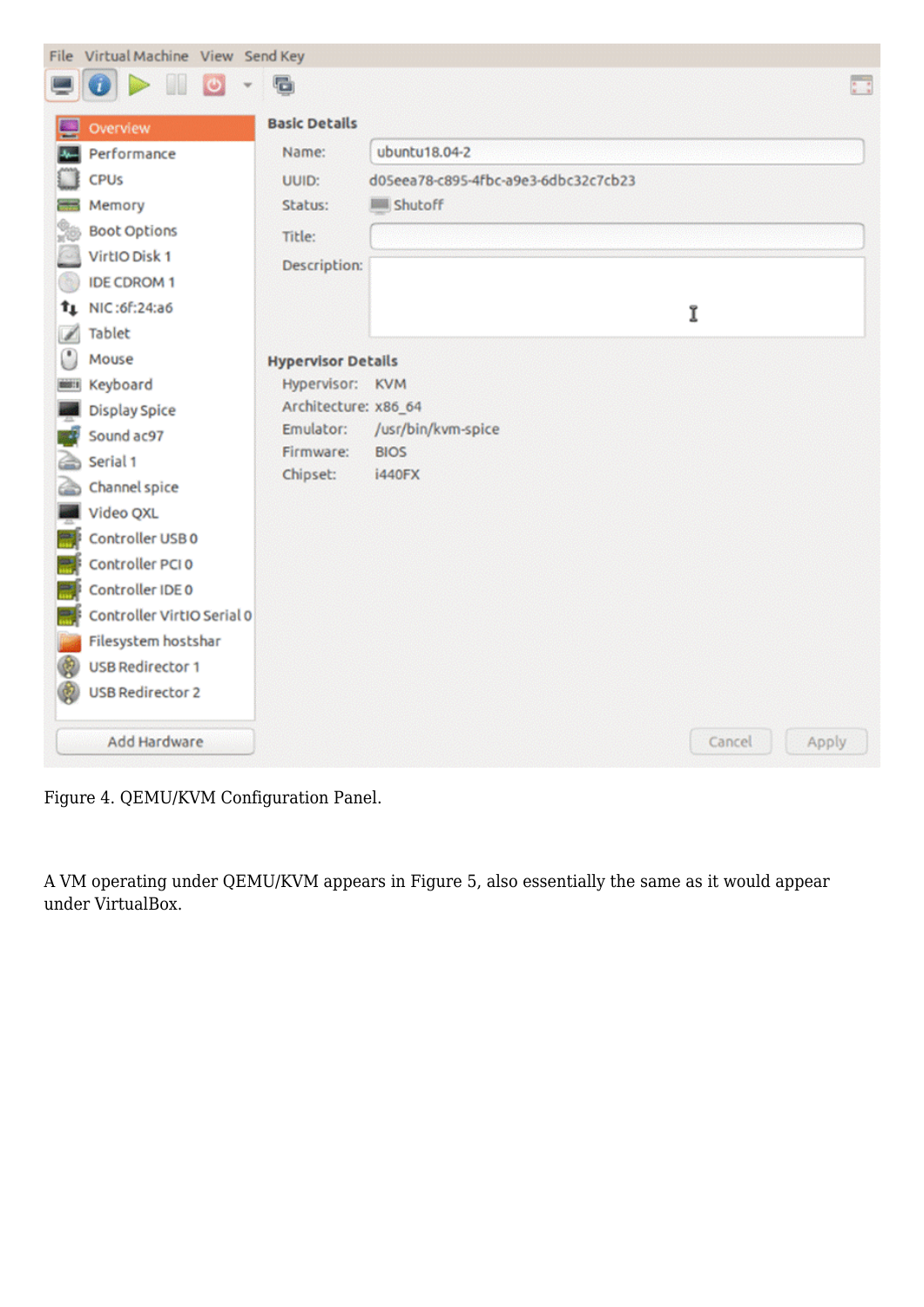

Figure 5. QEMU/KVM in Operation.

Running VMs requires a host with adequate resources. It needs four Gbytes RAM (absolute minimum, eight is preferable) and 12 free Gbytes disk space for each guest (again more is better). VM features on CPU are desirable (VT-x on Intel and AMD-V on AMD processors). Check your VM documentation, as these features may be disabled in your BIOS.

Guest speed will be lower than those of a host, but for most applications this isn't important. Of course, you should run any resource-intensive tasks on your host. Graphics, in particular, will be slower and probably have fewer features than your host hardware. Resources used by a guest are no longer available to the host. For example, if your host has eight Gbytes of RAM and you allocate four to a guest, the host now can use only four.

A VM is completely defined by its file, which is essentially an image of its virtual hard disk. If you back up this file, you've backed up the VM. This isn't an unmixed blessing, as any time you boot the VM there will be changes in the file, which typically occupies at least several Gbytes of disk space. As a result, your backups will take longer and occupy more space.

Guests are reasonably well isolated from the host, except for any shared directories, making you fairly secure against the common risks, such as operator error and software bugs. However, some malware attacks can get through to the host, which means a VM is not a good vehicle for investigating malware.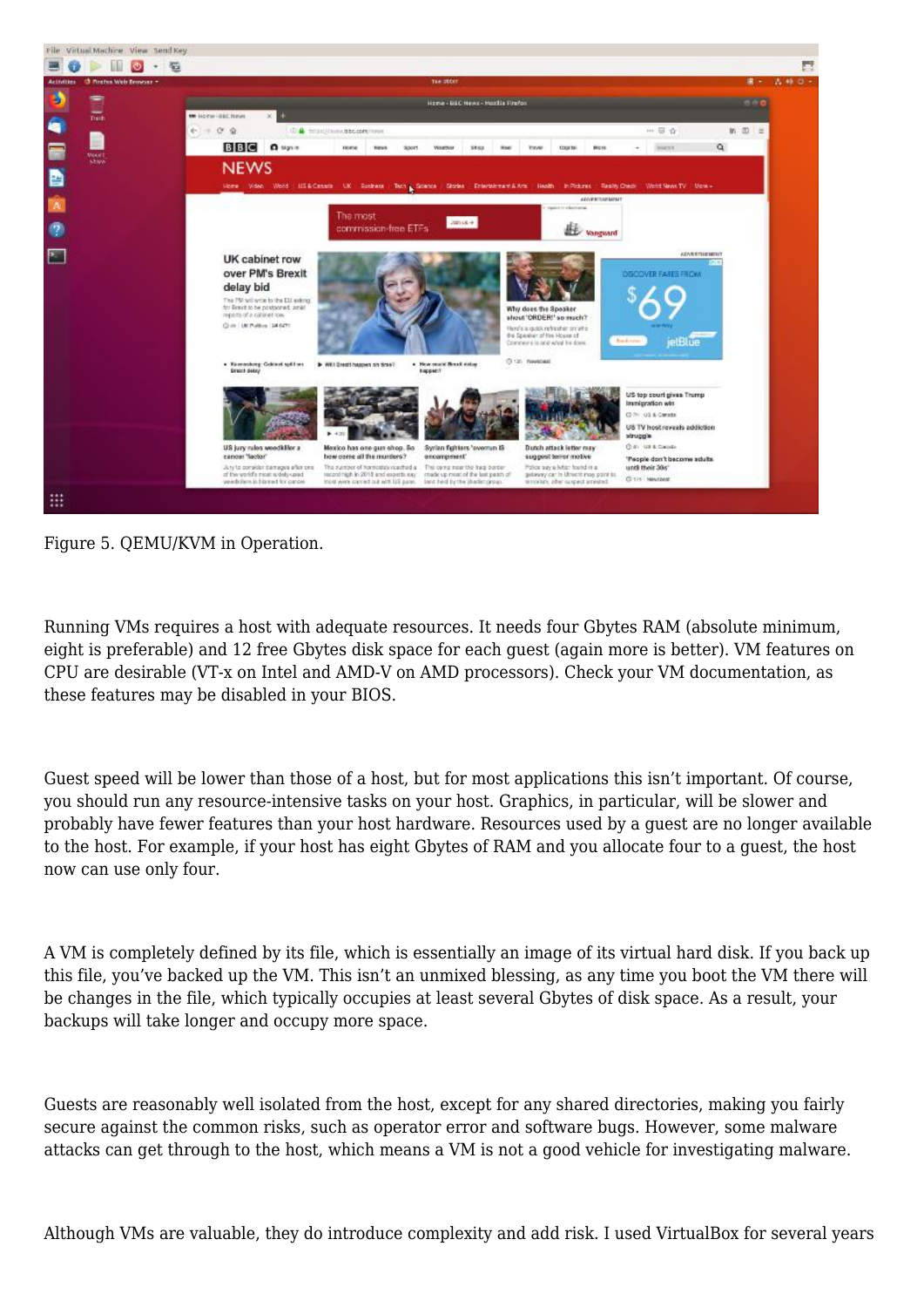but noticed beginning with Ubuntu version 18.04 that after a few minutes Ubuntu guests would drastically slow, to the point of being unusable. This can be remedied by turning off VirtualBox's 3D display acceleration, which is enabled by default. The developers have acknowledged the problem but say they don't have the resources to correct it. After the last VirtualBox update, it refused to run my Ubuntu 16.04 guest at all, which is why I ventured into QEMU/KVM land, and fortunately, the trip was successful. Using VMWare might also have solved the problem, but since my host is Linux, QEMU/KVM was a better approach.

Despite their disadvantages, VMs are a valuable resource for me, one I use almost every day. They allow me to run software experiments more easily and with less risk than do their alternatives. Without them, many of my articles would have been just cut-and-paste cribs from other folk's work.

*Reprinted with permission from the August 2019 edition of BCUG Bytes.*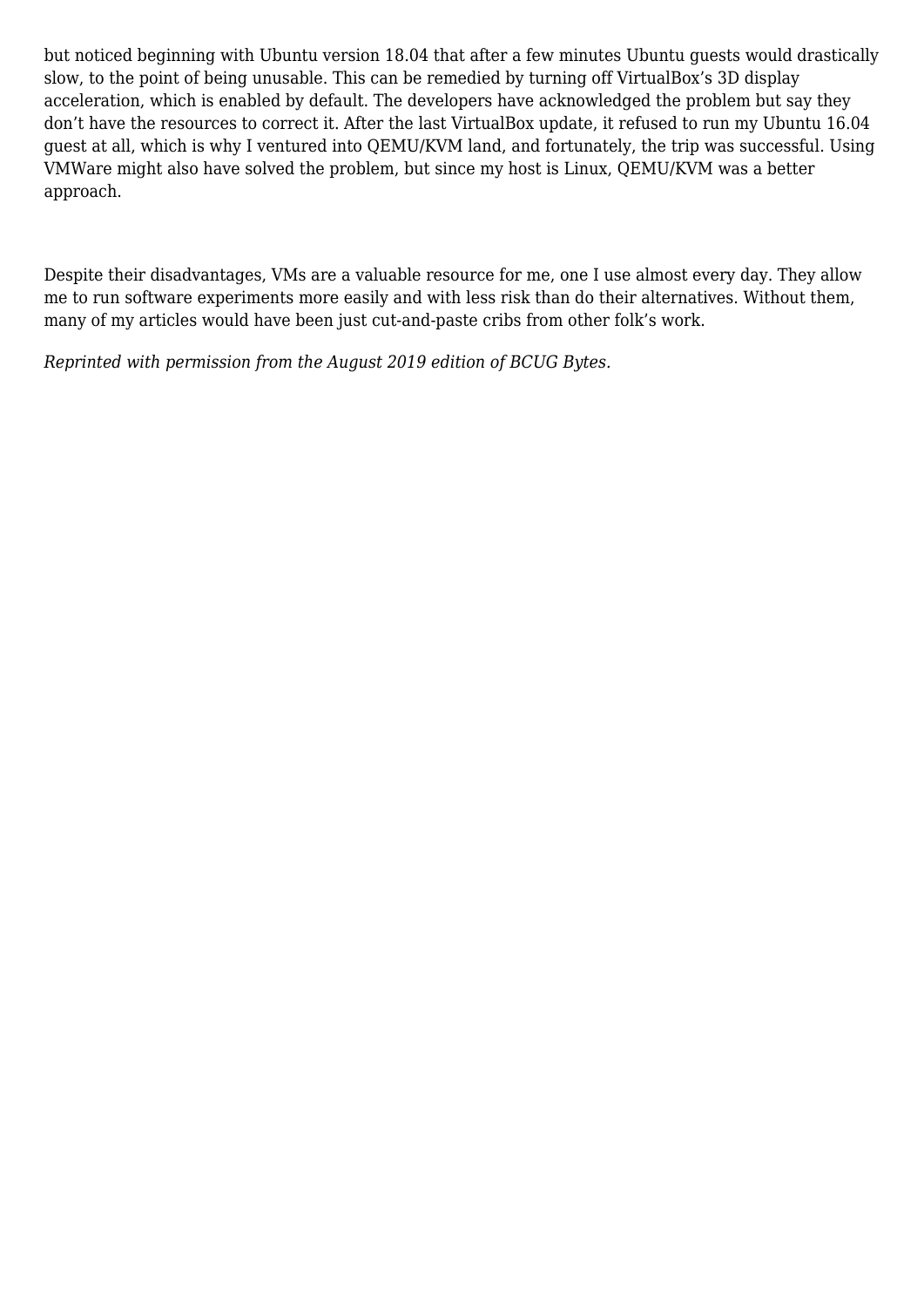# <span id="page-13-0"></span>**[Tech And Your Eyes](https://www.melbpc.org.au/?p=74158)**

#### **Debra Carlson, CVC Computer Club, CO**

Words like "ergometrics" and "accessibility" fly around when talking about tech devices but what does that mean practically – to the user?

First, a definition:

Ergometrics is an applied science concerned with designing and arranging things people use so that the people and things interact most efficiently and safely

— called also biotechnology, human engineering, human factors

merriam-webster.com/dictionary/ergonomics

In the first of this series of articles, we'll talk about how tech interacts with EYES.

COMFORT can be an important guide for dealing with eyes and tech.

1. Ambient lighting should complement light from the screen.

Lamps pointed directly at the screen cause reflection making it harder to see what is printed. If you are typing from notes, however, it is important to have that document well-lit to prevent eye fatigue. Avoid setting a monitor where it will get direct sunlight for the same reason.

- 2. Most monitors (*hardware*) and operating systems (*software that controls how interactions occur within various computing components like hardware or programs used to browse the internet or create documents*) have light level controls in addition to colour and size settings. Tempering the background colour and complexity of any graphic that "shows through" your viewing windows will lessen the need for more lumens (*the amount of light*). Sometimes changing to dark background and yellow or white print is less taxing to the eyes … making it easier to see.
- 3. The position and angle of the monitor are important! You might be surprised how much raising the monitor, or tipping it slightly, will improve screen visibility.
- 4. Some find "computer glasses" help arbitrate the distance to a monitor if using a desktop or laptop regularly … and some find glare is cut (*particularly with cataracts*) by using "yellow lens" sunglasses (*slipovers or clip-ons*).

Safety is assisted by comfort, but it is a **DISCIPLINE**. Eyes, balance, circulation, joint health, and physical health in general benefit from:

- 1. Adjusting the monitor so you can see it easily. Perhaps getting a riser for it (*if you are taller)* so you will sit straight in the chair.
- 2. Look away from the screen often. When you look away from the screen, shake out your hands.
- 3. Plan to stand and walk regularly some suggest every 10 minutes … most at least every half hour.

Don't be afraid to experiment with screen resolution or font size. Just remember the following:

- 1. Before a change, take note of what it is you are having trouble seeing. Every solution makes "changes." But making the *most efficient change* for your problem will be the most helpful. It also makes it easier to "undo" if your needs evolve.
- 2. Make one change at a time and see if (or how well) it works for you. This may seem pedantic, but it will assist you in knowing what part of the system, changed, helps you most.
- 3. Don't forget colour change can be as or more effective than size change in some circumstances.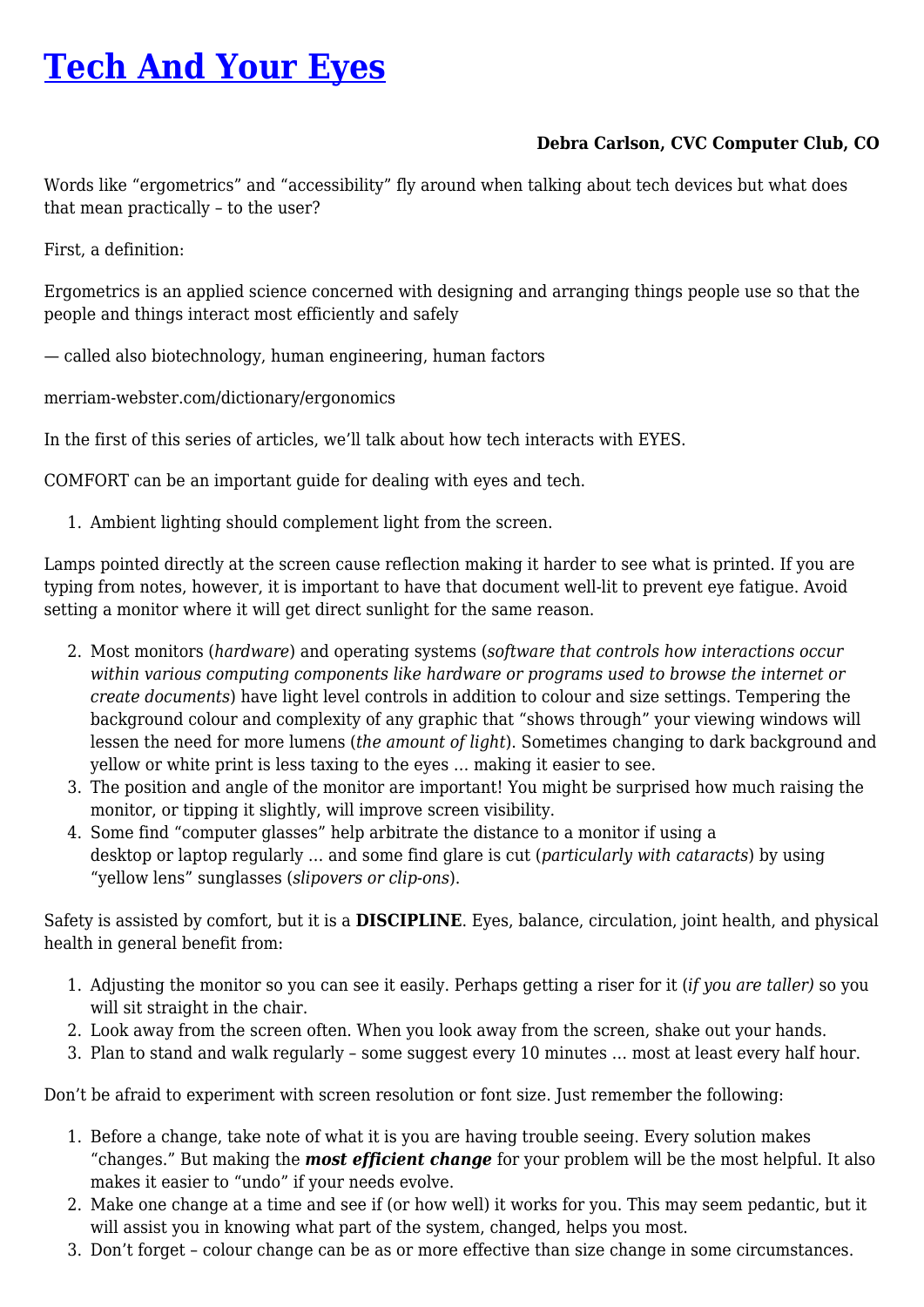4. Many programs have "options" or "preferences" that can be set to make viewing easier. Where these do not exist, third-party "extensions" can provide additional modifications not included by the developer.

Don't forget about using ZOOM to make individual pages larger or smaller when needed, rather than changing the entire machine unnecessarily.

Hopefully, you got an idea or two in this. In coming issues, we will talk about:

- Does size matter?
- Things in your hands
- Cords, Voice, Sound, and other hazards

*Reprinted with permission from the Q1 2019 issue of Tech Notes.*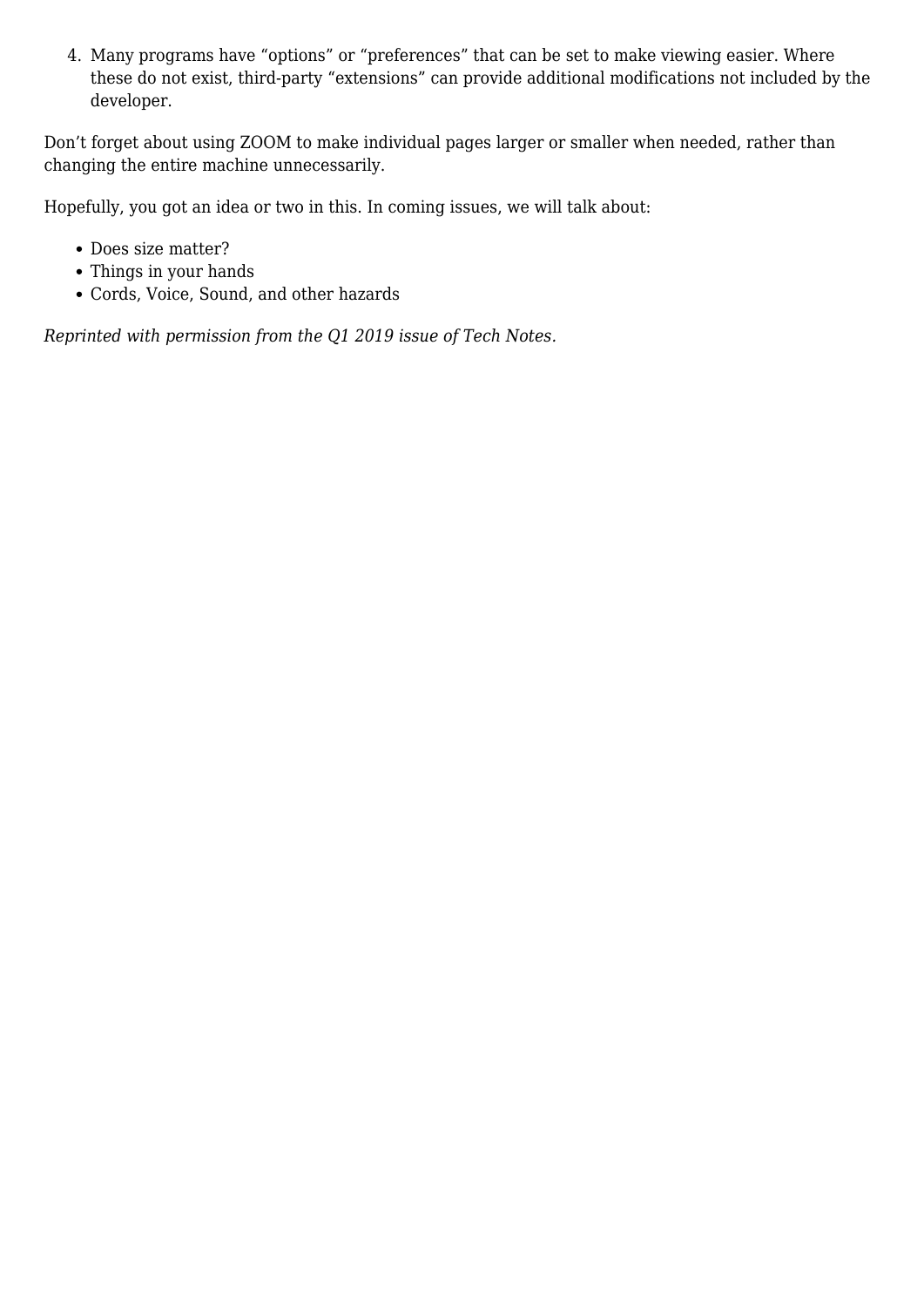# <span id="page-15-0"></span>**[Internet traffic is growing 25 percent each year.](https://www.melbpc.org.au/?p=74166) [We created a fingernail-sized chip that can help](https://www.melbpc.org.au/?p=74166) [the NBN keep up](https://www.melbpc.org.au/?p=74166)**



This tiny micro-comb chip produces a precision rainbow of light that can support transmission of 40 terabits of data per second in standard optic fibres. [Corcoran et al., N.Comms., 2020,](https://www.nature.com/ncomms/) [CC BY-SA](http://creativecommons.org/licenses/by-sa/4.0/)

#### **[Bill Corcoran](https://theconversation.com/profiles/bill-corcoran-1043343),** *[Monash University](https://theconversation.com/institutions/monash-university-1065)*

Our internet connections have never been more important to us, nor have they been under such strain. As the COVID-19 pandemic has made remote working, remote socialisation, and online entertainment the norm, we have seen an [unprecedented](https://www.zdnet.com/article/coronavirus-how-the-internet-is-coping-with-all-your-extra-traffic/) [spike](https://www.forbes.com/sites/markbeech/2020/03/25/covid-19-pushes-up-internet-use-70-streaming-more-than-12-first-figures-reveal/#26c5c4e3104e) in society's demand for data.

Singapore's prime minister declared broadband to be [essential infrastructure](https://www.channelnewsasia.com/news/singapore/covid-19-pm-lee-full-speech-circuit-breaker-extended-june-1-12662056?fbclid=IwAR2p49D4SJxH-B7L_Ef7qnsAtnfZHQAL4nMruzD2bWek5Pge7e6SZAPraSY). The European Union [asked](https://www.forbes.com/sites/johnarcher/2020/03/21/disney-joins-netflix-apple-amazon-and-youtube-in-throttling-streaming-quality-during-coronavirus-outbreak/#31b1deb9753f) [streaming services to limit their traffic](https://www.forbes.com/sites/johnarcher/2020/03/21/disney-joins-netflix-apple-amazon-and-youtube-in-throttling-streaming-quality-during-coronavirus-outbreak/#31b1deb9753f). Video conferencing service Zoom [was suddenly unavoidable](https://blog.zoom.us/wordpress/2020/04/01/a-message-to-our-users/). Even my parents have grown used to reading to my four-year-old over Skype.

In Australia telecommunications companies have supported this growth, with [Telstra removing data caps](https://www.telstra.com.au/covid19/supporting-you-during-covid-19) [on users](https://www.telstra.com.au/covid19/supporting-you-during-covid-19) and the National Broadband Network (NBN) [enabling ISPs to expand their network capacity.](https://www.nbnco.com.au/campaigns/covid-19) In fact, the NBN saw its highest ever peak capacity of 13.8 terabits per second (or Tbps) on April 8 this year. A terabit is one trillion bits, and 1 Tbps is the equivalent of about 40,000 [standard NBN connections](https://www.whistleout.com.au/Broadband/Guides/what-nbn-speed-do-you-need).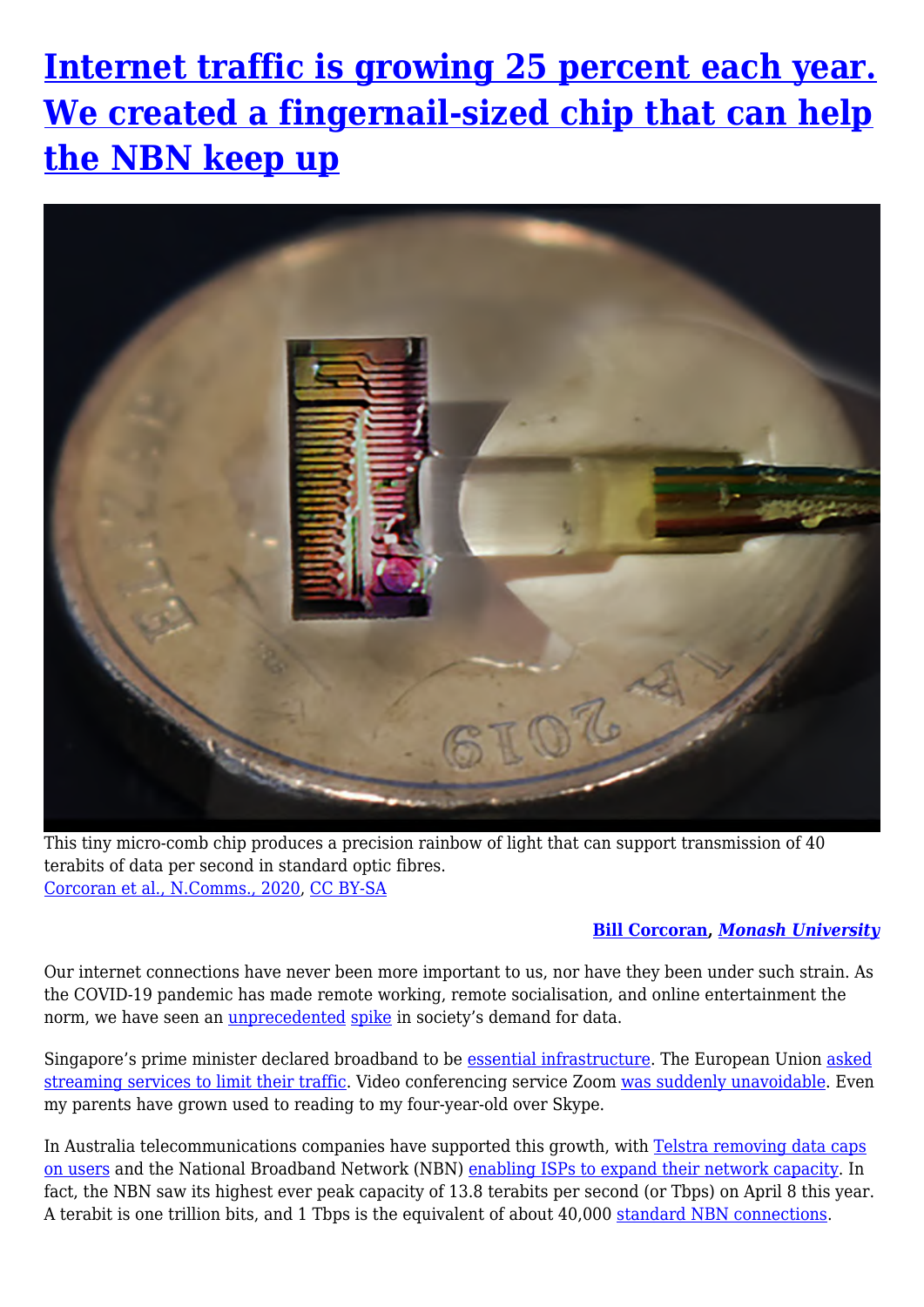This has given us a glimpse of the capacity crunch we could be facing in the near future, as high-speed [5G](https://theconversation.com/what-is-5g-the-next-generation-of-wireless-explained-96165) [wireless connections](https://theconversation.com/what-is-5g-the-next-generation-of-wireless-explained-96165), [self-driving cars](https://theconversation.com/driverless-cars-are-forcing-cities-to-become-smart-94707) and the [internet of things](https://theconversation.com/explainer-the-internet-of-things-16542) put more stress on our networks. Internet traffic is growing by [25% each year](https://www.cisco.com/c/en/us/solutions/collateral/serviceprovider/visual-networking-index-vni/completewhite-paper-c11-481360.html) as [society becomes increasingly connected](https://theconversation.com/are-we-ready-for-the-digital-tsunami-100879).

We need new technological solutions to expand data infrastructure, without breaking the bank. The key to this is making devices that can transmit and receive [massive amounts of data](https://doi.org/10.1364/OE.26.024190) using the optical fibre infrastructure we have already spent time and money putting into the ground.

# **A high-speed rainbow**

Fortunately, such a device is at hand. My colleagues and I have demonstrated a new fingernail-sized chip that can transmit data at 40 Tbps through a single optical fibre connection of the same kind used in the NBN. That's about three times the record data rate for the entire NBN network and about 100 times the speed of any single device currently used in Australian fibre networks.

The chip uses an "optical micro-comb" to create a rainbow of [infrared light](https://www.rp-photonics.com/optical_fiber_communications.html) that allows data to be transmitted with many frequencies of light at the same time. Our [results are published](http://doi.org/10.1038/s41467-020-16265-x) in Nature Communications today.

This collaboration, between [Monash,](https://www.monash.edu/photonic-comms) [RMIT](https://www.inpac.org.au/) and [Swinburne](https://www.swinburne.edu.au/research/micro-photonics/) universities in Melbourne, and international partners [\(INRS](http://www.nonlinearphotonics.com/), CIOPM Xi'an, [CityU Hong Kong](https://scholars.cityu.edu.hk/en/persons/sai-tak-chu(e889333d-0158-4dda-b786-957496f453d3).html)), is the first "field-trial" of an optical micro-comb system, and a record capacity for such a device.

# **The internet runs on light**

Optical fibres have formed the backbone of our communication systems since the late 1980s. The fibres that [link the world together](https://www.submarinecablemap.com/#/submarine-cable/southern-cross-next) carry light signals that are periodically boosted by [optical amplifiers](https://en.wikipedia.org/wiki/Optical_amplifier) which can transmit light with a huge range of wavelengths.

To make the most of this range of wavelengths, different information is sent using signals of different infrared "colours" of light. If you've ever seen a [prism split up white light into separate colours](https://youtu.be/uucYGK_Ymp0), you've got an insight into how this works – we can add a bunch of these colours together, send the combined signal through a single optical fibre, then split it back up again into the original colours at the other end.

# **Making powerful rainbows from tiny chips**

Optical micro-combs are tiny gadgets that in essence use a single laser, a temperature-controlled chip, and a tiny ring called an optical resonator to send out signals using many different wavelengths of light.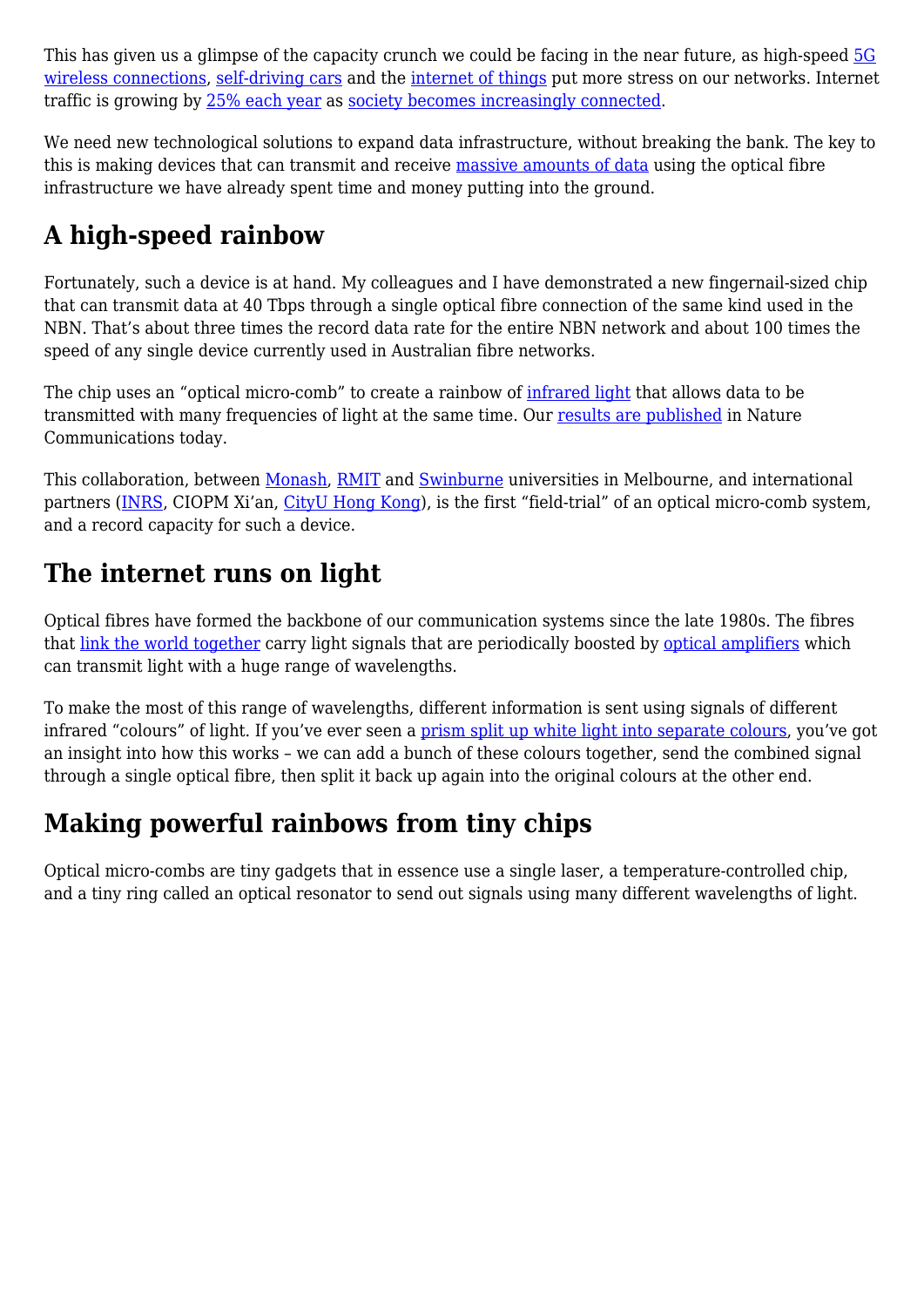

(left) Micrograph of the optical ring resonator on the chip. Launching light from a single laser into this chip generates over 100 new laser lines (right). We use 80 lines in the optical C-band (right, green shaded) for our communications system demonstration. Corcoran et al, N.Comms, 2020

Optical combs have had a [major](https://journals.aps.org/rmp/pdf/10.1103/RevModPhys.78.1279) [impact](https://journals.aps.org/rmp/pdf/10.1103/RevModPhys.78.1297) on a massive range of research in optics and photonics. Optical [micro](https://www.nature.com/articles/s41566-019-0358-x)-combs are miniature devices that can produce optical combs, and have been used in a [wide](https://science.sciencemag.org/content/354/6312/600) [range](https://www.nature.com/articles/s41586-018-0065-7) [of](https://science.sciencemag.org/content/359/6378/887) [exciting](https://science.sciencemag.org/content/351/6278/1176) [demonstrations](https://www.nature.com/articles/nphoton.2016.105?draft=collection), including [optical](https://www.nature.com/articles/nature22387) [communications](https://www.nature.com/articles/s41566-018-0205-5).

The key to micro-combs are optical resonator structures, tiny rings (see picture above) that when hit with enough light convert the incoming single wavelength into a precise rainbow of wavelengths.

# **The demonstration**



The test was carried out on a 75-km optical fibre loop in Melbourne.

For our demonstration transmitting data at 40 Tbps, we used a novel kind of micro-comb called a "[soliton](https://www.nature.com/articles/s41566-017-0009-z) [crystal](https://www.nature.com/articles/s41566-017-0009-z)" that produces 80 separate wavelengths of light that can carry different signals at the same time. To prove the micro-comb could be used in a real-world environment, we transmitted the data through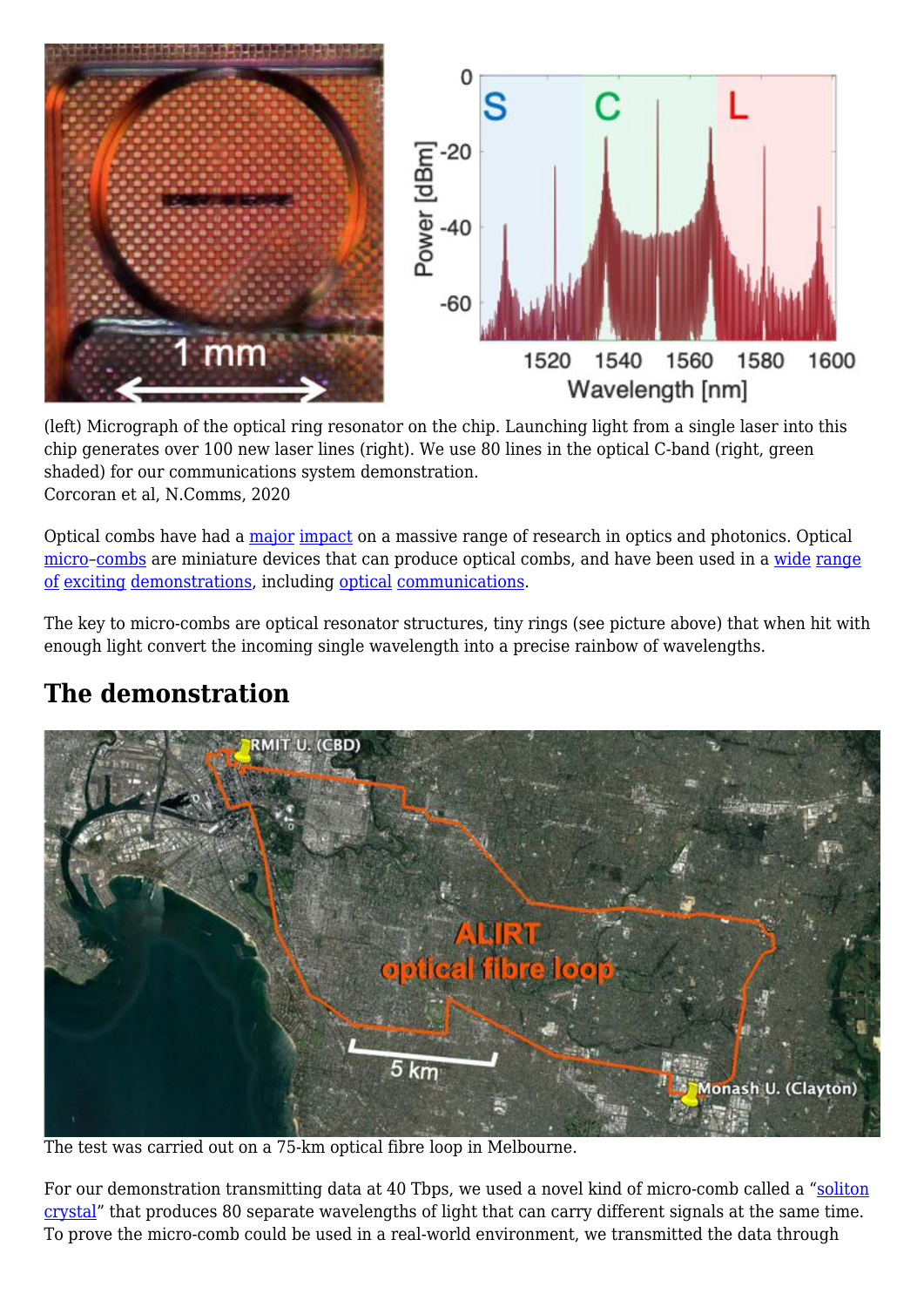installed optical fibres in Melbourne (provided by **AARNet**) between **[RMIT's City campus](https://www.google.com/maps/place/RMIT+University/@-37.8081201,144.9644196,15z/data=!4m2!3m1!1s0x0:0x8a729628b77319df?sa=X&ved=2ahUKEwiAxueim7zpAhWJ73MBHTruDIkQ_BIwJnoECBsQCA) and [Monash's](https://www.google.com/maps/place/Monash+University/@-37.910134,145.13306,14.93z/data=!4m5!3m4!1s0x6ad66acbf64673b9:0xfaf9b169a587104!8m2!3d-37.9105599!4d145.1362485)** [Clayton campus](https://www.google.com/maps/place/Monash+University/@-37.910134,145.13306,14.93z/data=!4m5!3m4!1s0x6ad66acbf64673b9:0xfaf9b169a587104!8m2!3d-37.9105599!4d145.1362485) and back, for a round trip of 75 kilometres.

This shows that the optical fibres we have in the ground today can handle huge capacity growth, simply by changing what we plug into those fibres.

# **What's next?**

There is more work to do! [Monash and RMIT](https://www.rmit.edu.au/students/student-essentials/information-for/research-candidates/enriching-your-candidature/grants-and-scholarships/2019/postgraduate-by-research/phd-scholarship-rainbows-on-demand) are working together to make the micro-comb devices more flexible and simpler to run.

Putting not only the micro-comb, but also the modulators that turn an electrical signal into an optical signal, on a single chip is a tremendous technical challenge.

There are new frontiers of optical communications to explore with these micro-combs, looking at using parallel paths in space, improving data rates for satellite communications, and in making "light that thinks": artificial optical neural networks. The future is bright for these tiny rainbows.

*We gratefully acknowledge support from Australia's Academic Research Network ([AARNet\)](https://www.aarnet.edu.au) for supporting our access to the field-trial cabling through the Australian Lightwave Infrastructure Research Testbed (ALIRT), and in particular Tim Rayner, John Nicholls, Anna Van, Jodie O'Donohoe and Stuart Robinson.*

[Bill Corcoran](https://theconversation.com/profiles/bill-corcoran-1043343), Lecturer & Research Fellow, Monash Photonic Communications Lab & InPAC, *[Monash](https://theconversation.com/institutions/monash-university-1065) [University](https://theconversation.com/institutions/monash-university-1065)*

*Republished from [The Conversation](https://theconversation.com) under a Creative Commons license. Read the [original article.](https://theconversation.com/internet-traffic-is-growing-25-each-year-we-created-a-fingernail-sized-chip-that-can-help-the-nbn-keep-up-138620)*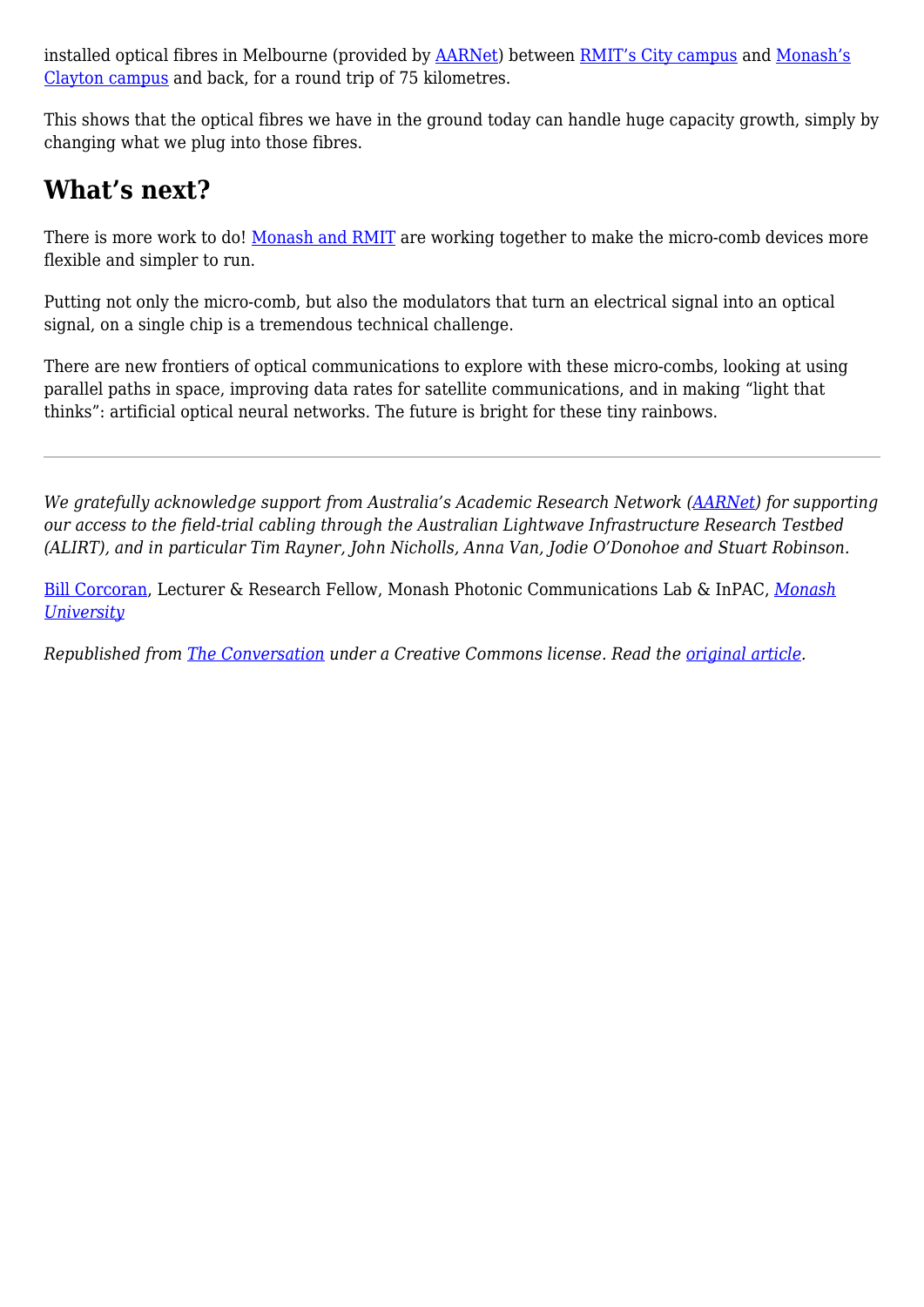# <span id="page-19-0"></span>**[The coronavirus pandemic is boosting the big](https://www.melbpc.org.au/?p=74160) [tech transformation to warp speed](https://www.melbpc.org.au/?p=74160)**

#### [Zac Rogers](https://theconversation.com/profiles/zac-rogers-301823), *[Flinders University](https://theconversation.com/institutions/flinders-university-972)*

The coronavirus pandemic has sped up changes that were already happening across society, from [remote](https://theconversation.com/coronavirus-school-closures-impact-1-3-billion-children-and-remote-learning-is-increasing-inequality-138656) [learning](https://theconversation.com/coronavirus-school-closures-impact-1-3-billion-children-and-remote-learning-is-increasing-inequality-138656) and [work](https://www.abc.net.au/news/2020-05-04/coronavirus-working-from-home-jobs-divide-women-men/12207694) to [e-health](https://theconversation.com/all-australians-will-be-able-to-access-telehealth-under-new-1-1-billion-coronavirus-program-134987), [supply chains and logistics,](https://www.theinvestor.jll/news/australia/industrial/how-the-covid-19-toilet-paper-shortage-is-changing-logistics/) [policing,](https://www.theage.com.au/national/victoria/police-push-for-expanded-pso-powers-to-continue-post-pandemic-20200520-p54uu2.html) [welfare](https://www.theguardian.com/australia-news/2020/may/10/time-to-click-reset-coronavirus-offers-chance-to-end-australias-welfare-wars) and beyond. Big tech companies have not hesitated to [make the most](https://www.businessinsider.com.au/bill-ackman-coronavirus-hugely-beneficial-amazon-big-tech-2020-5) of the crisis.

In New York for example, former Google chief executive Eric Schmidt is [leading a panel](https://www.businessinsider.com.au/cuomo-taps-ex-google-ceo-eric-schmidt-chair-reimagining-commission-2020-5) tasked with transforming the city after the pandemic, "focused on telehealth, remote learning, and broadband". Microsoft founder Bill Gates has also been [called in,](https://www.washingtonpost.com/education/2020/05/06/cuomo-questions-why-school-buildings-still-exist-says-new-york-will-work-with-bill-gates-reimagine-education/) to help create "a smarter education system".

The government, health, education and defence sectors have long been prime targets for "digital disruption". The American business expert [Scott Galloway](https://nymag.com/intelligencer/2020/05/scott-galloway-future-of-college.html) and others have argued they are irresistible pools of demand for the big tech firms.

As author and activist [Naomi Klein writes](https://www.theguardian.com/news/2020/may/13/naomi-klein-how-big-tech-plans-to-profit-from-coronavirus-pandemic), changes in these and other areas of our lives are about to see "a warp-speed acceleration".

All these transformations will follow a [similar model:](https://books.google.com.au/books/about/The_Age_of_Surveillance_Capitalism.html?id=W7ZEDgAAQBAJ&redir_esc=y) using automated platforms to gather and analyse data via online surveillance, then using it to predict and intervene in human behaviour.

### **The control revolution**

The changes now under way are the latest phase of a socio-technical transformation that sociologist James Beniger, writing in the 1980s, [called a "control revolution"](https://books.google.com.au/books?id=eUEKB-CMkIkC&printsec=frontcover&dq=james+beniger+control+revolution+1999&hl=en&sa=X&ved=0ahUKEwjtqp3ZxKrpAhWMfH0KHey-DWAQ6AEIOTAC#v=onepage&q=james%20beniger%20control%20revolution%201999&f=false). This revolution began with the use of electronic systems for information gathering and communication to facilitate mass production and distribution of goods in the 19th century.

After World War II the revolution accelerated as governments and industry began to embrace cybernetics, the scientific study of control and communication. Even before COVID-19, we were already in the ["reflexive phase"](https://www.routledge.com/Automated-Media-1st-Edition/Andrejevic/p/book/9780367196837) of the control revolution, in which big data and predictive technologies have been turned to the goal of automating human behaviour.

The next phase is what we might call the ["uberisation](https://www.forbes.com/sites/kevinomarah/2017/09/28/uber-is-in-trouble-but-uberization-is-a-must-have/) of everything": replacing existing institutions and processes of government with computational code, in the same way Uber replaced government-regulated taxi systems with a smartphone app.

### **Information economics**

Beginning in the 1940s, the work of information theory pioneer [Claude Shannon](http://people.math.harvard.edu/%7Ectm/home/text/others/shannon/entropy/entropy.pdf) had a deep effect on economists, who saw analogies between signals in electrical circuits and many systems in society. Chief among these new information economists was [Leonid Hurwicz](https://en.wikipedia.org/wiki/Leonid_Hurwicz), winner of a 2007 Nobel Prize for his work on "mechanism design theory".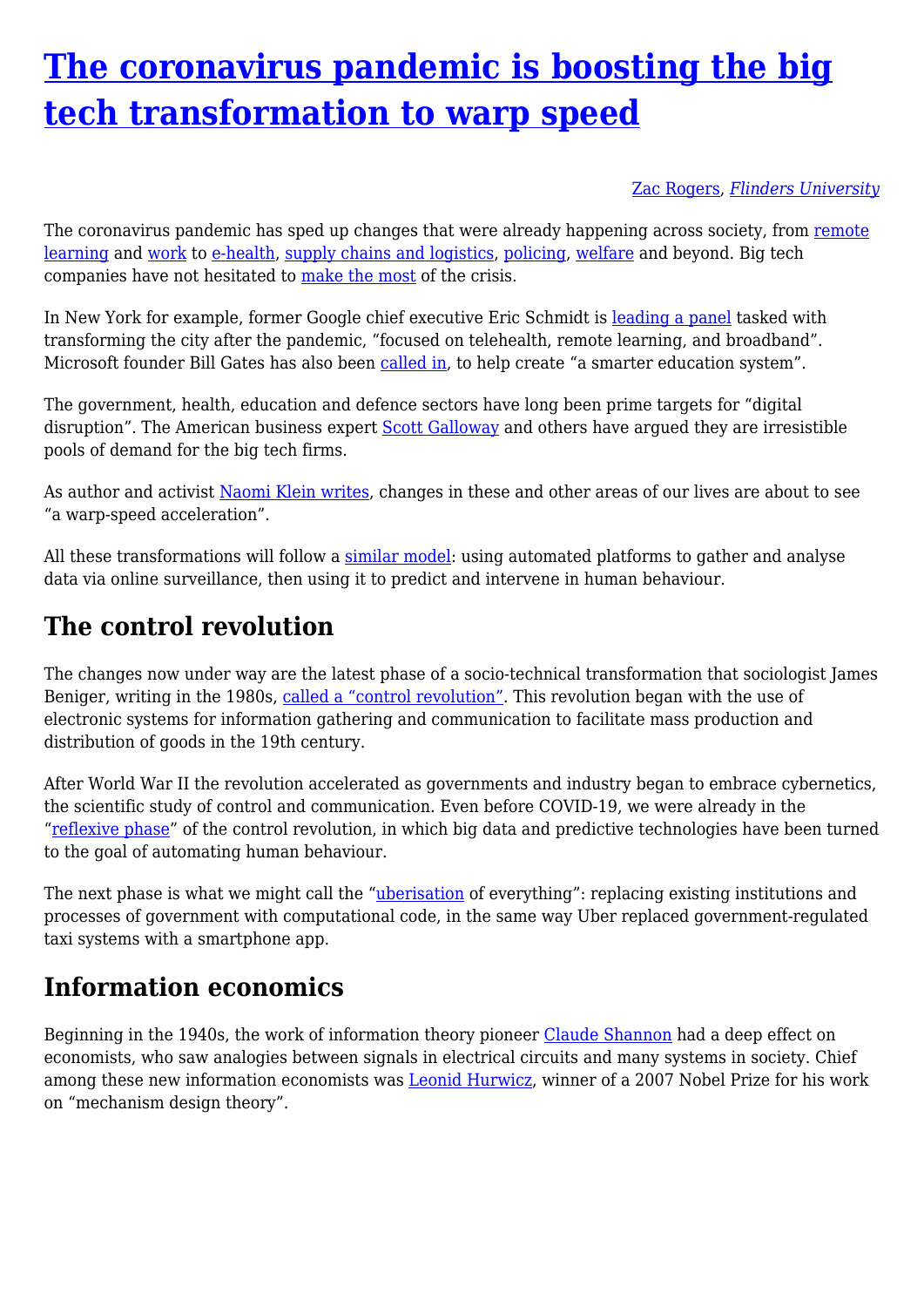

Information theorist Claude Shannon also conducted early experiments in artificial intelligence, including the creation of a maze-solving mechanical mouse. [Bell Labs](https://s3.amazonaws.com/bell-labs-microsite-news/news/2001/february/26/1.html)

Economists have pursued analogies between human and mechanical systems ever since, in part because they lend themselves to modelling, calculation and prediction.

These analogies helped usher in a new economic orthodoxy formed around the [ideas of F.A. Hayek,](https://www.jstor.org/stable/1809376?seq=1) who believed the problem of allocating resources in society was best understood in terms of information processing.

By the 1960s, Hayek had come to view thinking individuals as [almost superfluous](https://cdn.mises.org/qjae5_3_3.pdf) to the operation of the economy. A better way to allocate resources was to leave decisions to "the market", which he saw as an omniscient information processor.

Putting information-processing first turned economics on its head. The economic historians Philip Mirowski and Edward Nik-Khah [argue](https://www.oxfordscholarship.com/view/10.1093/acprof:oso/9780190270056.001.0001/acprof-9780190270056) economists moved from "ensuring markets give people what they want" to insisting they can make markets produce "any desired outcome *regardless of what people want*".

By the 1990s this orthodoxy was triumphant across much of the world. By the late 2000s it was so deeply enmeshed that even the global financial crisis – [a market failure of catastrophic proportions](https://www.penguinrandomhouse.com/books/232739/never-let-a-serious-crisis-go-to-waste-by-philip-mirowski/) – could not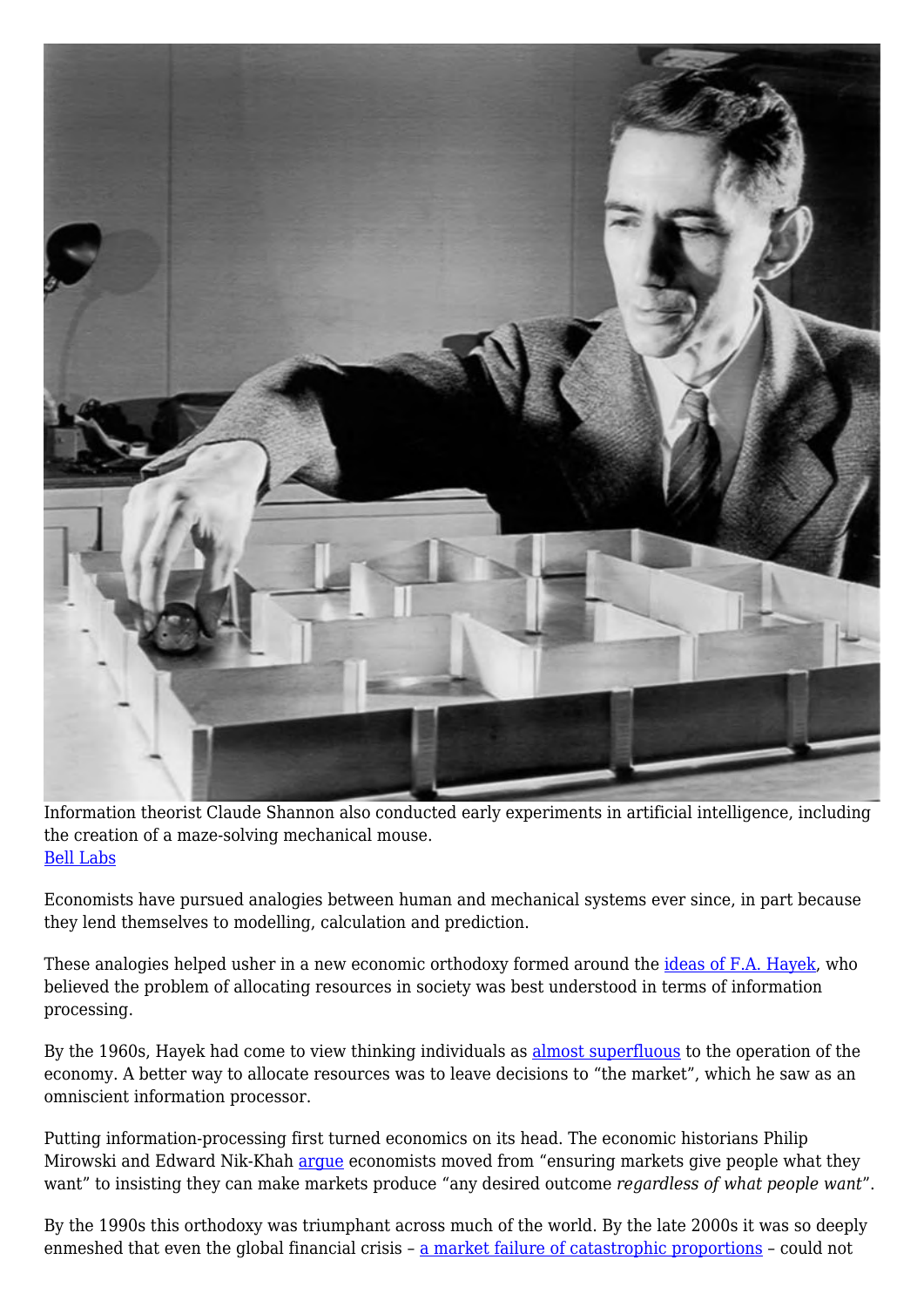dislodge it.

# **Market society**

This orthodoxy holds that if information markets make for efficient resource allocation, it makes sense to put them in charge. We've seen many kinds of decisions turned over to automated data-driven markets, designed as [auctions](https://www.cambridge.org/core/journals/journal-of-institutional-economics/article/tale-of-two-auctions/A8CD471D2EC2F69BB23B3707CB0B6354).

Online advertising illustrates how this works. First, the data generated by each visitor to a page is gathered, analysed and categorised, with each category acquiring a predictive probability of a given behaviour: buying a given product or service.

Then an automated auction occurs at speed as a web page is loading, matching these behavioural probabilities with clients' products and services. The goal is to "nudge" the user's behaviour. As [Douglas](https://medium.com/team-human/our-lives-are-now-run-by-persuasion-engineers-c42e5b352bf6) [Rushkoff](https://medium.com/team-human/our-lives-are-now-run-by-persuasion-engineers-c42e5b352bf6) explains, someone in a category that is 80% likely to do a certain thing might be manipulated up to 85% or 90% if they are shown the right ad.

This model is being scaled up to treat [society as a whole](http://www.masfoundations.org/) as a vast signalling device. All human behaviour can be taken as a bid in an invisible auction that aims to optimise resource allocation.

To gather the bids, however, the market needs ever greater awareness of human behaviour. That means total surveillance is here to stay, and will get more intense and pervasive.

Growing surveillance combined with algorithmic interventions in human behaviour [constrain our choices](https://www.theatlantic.com/technology/archive/2014/02/welcome-to-algorithmic-prison/283985/) to an ever greater extent. Being nudged from an 80% to an 85% chance of doing something [might seem](https://medium.com/team-human/our-lives-are-now-run-by-persuasion-engineers-c42e5b352bf6) [innocuous,](https://medium.com/team-human/our-lives-are-now-run-by-persuasion-engineers-c42e5b352bf6) but that diminishing 20% of unpredictability is the site of human creativity, learning, discovery and choice. Becoming more predictable also means becoming more fragile.

# **In praise of obscurity**

The pandemic has pushed many of us into doing even more by digital means, hitting fast-forward on the growth of surveillance and algorithmic influence, bringing more and more human behaviour into the realm of statistical probability and manipulation.

Concerns about total surveillance are often couched as discussions of privacy, but now is the time to think about the importance of **[obscurity](https://www.theatlantic.com/technology/archive/2013/01/obscurity-a-better-way-to-think-about-your-data-than-privacy/267283/)**. Obscurity moves beyond questions of privacy and anonymity to the issue, as [Matthew Crawford](https://americanaffairsjournal.org/2019/05/algorithmic-governance-and-political-legitimacy/) identifies, of our "qualitative experience of institutional authority". Obscurity is a buffer zone – a space to be an unobserved, uncategorised, unoptimised human – from which a citizen can enact her democratic rights.

The onrush of digitisation caused by the pandemic may have a positive effect, if the body politic senses the urgency of coming to terms with the widening gap between fast-moving technology and its [institutions.](https://a16z.com/2020/04/18/its-time-to-build/)

The algorithmic market, left to its optimisation function, may well eventually come to see obscurity an act of economic terrorism. Such an approach cannot form the basis of institutional authority in a democracy. It's time to address the real implications of digital technology.

[Zac Rogers](https://theconversation.com/profiles/zac-rogers-301823), Research Lead, Jeff Bleich Centre for the US Alliance in Digital Technology, Security, and Governance, *[Flinders University](https://theconversation.com/institutions/flinders-university-972)*

*Republished from [The Conversation](https://theconversation.com) under a Creative Commons license. Read the [original article.](https://theconversation.com/the-coronavirus-pandemic-is-boosting-the-big-tech-transformation-to-warp-speed-138537)*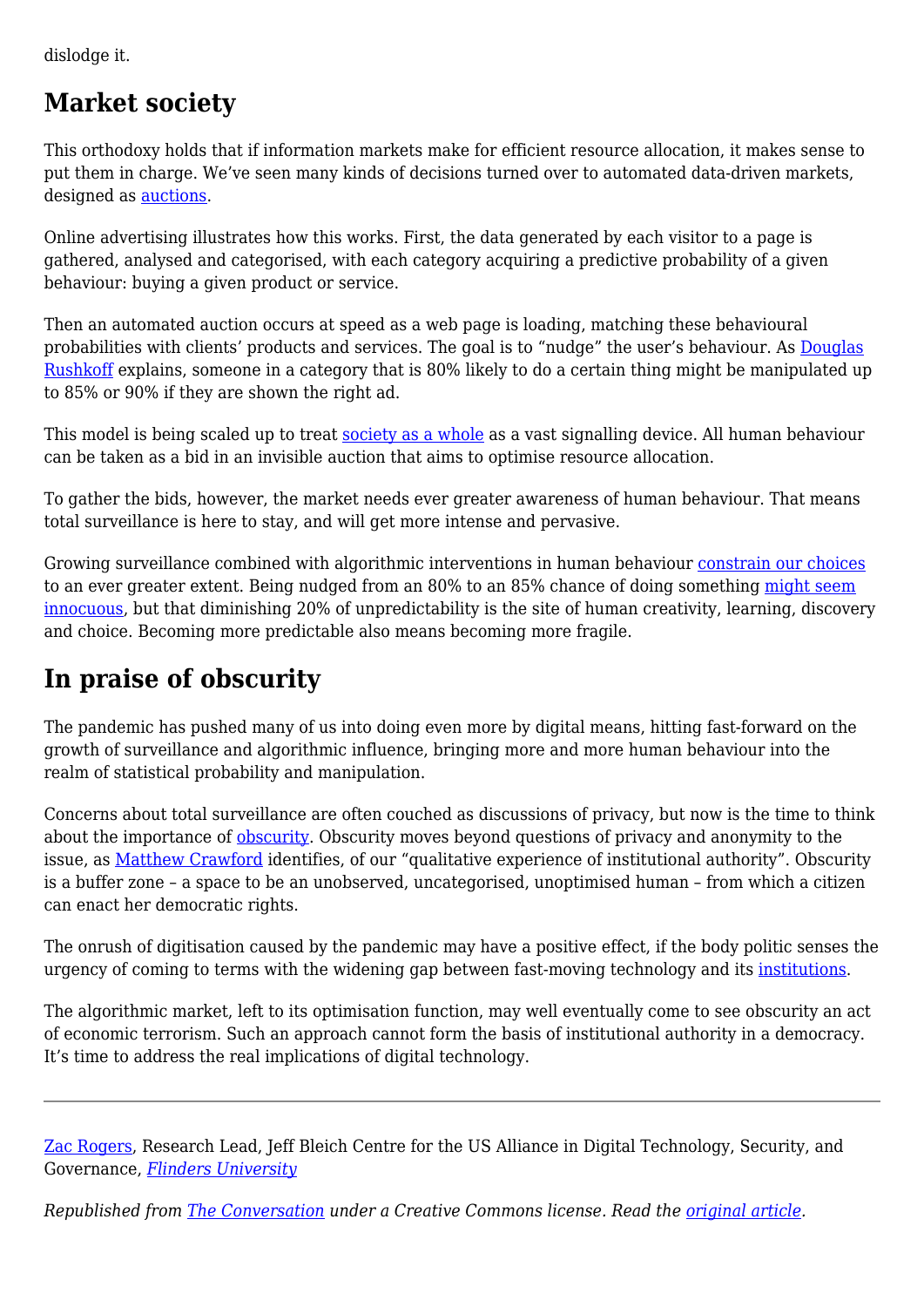# <span id="page-22-0"></span>**[Member Tips and Tricks](https://www.melbpc.org.au/?p=74146)**

#### **Graham Swanston**

*Ed: Thanks to Graham once again for sending these tips and tricks in. If you have any info about software, websites, or hints about an operating system that you think members might benefit from, send it to [editorpc@melbpc.org.au](mailto:editorpc@melbpc.org.au).*

### **File Hippo**

#### [https://www.filehippo.com](http://www.filehippo.com)

The File Hippo site is useful and filters itself for malware but there are traps. Some options demand a donation. What happens at the end of a free trial? If there is a small initial payment there may be a clause in the fine print with the power to bill annually. A Google search for freeware can give good results, with a caution.

Some freeware sites try twisting your arm to purchase the "Pro" version. There seems to be little advantage and the help function may only be a FAQ. The other trap is bundleware that you do not need.

### **CC Cleaner**

#### [https://www.ccleaner.com](http://www.ccleaner.com)

Select the slim or free version. You may not need the so called pro or enterprise version which has a hidden clause providing for an automatic update fee.

After opening, use the custom option so that the registry is untouched. The registry uses little space and some of the files are shared. Without using this, this program, or an equivalent, the main drive will become over loaded with junk and a burden on backups.

### **IOBit Software Updater**

<https://www.iobit.com/en/iobit-software-updater.php>

This is excellent for checking if your principal software is the latest version or needs updating.

### **Core Temperature (Core Temp)**

#### <https://www.alcpu.com/CoreTemp/>

This is rarely used but gives a reading which checks for any elevation. There is always a risk if a tower pc is on the floor. Internal dust can be removed with a small special vacuum or a compressed air aerosol.

### **Advanced System Care**

#### <https://www.iobit.com/en/advancedsystemcarefree.php>

In the options avoid touching the registry for the reasons given above. Using this program about once a week, or less, is probably often enough. A solid-state drive does not need to be defragmented.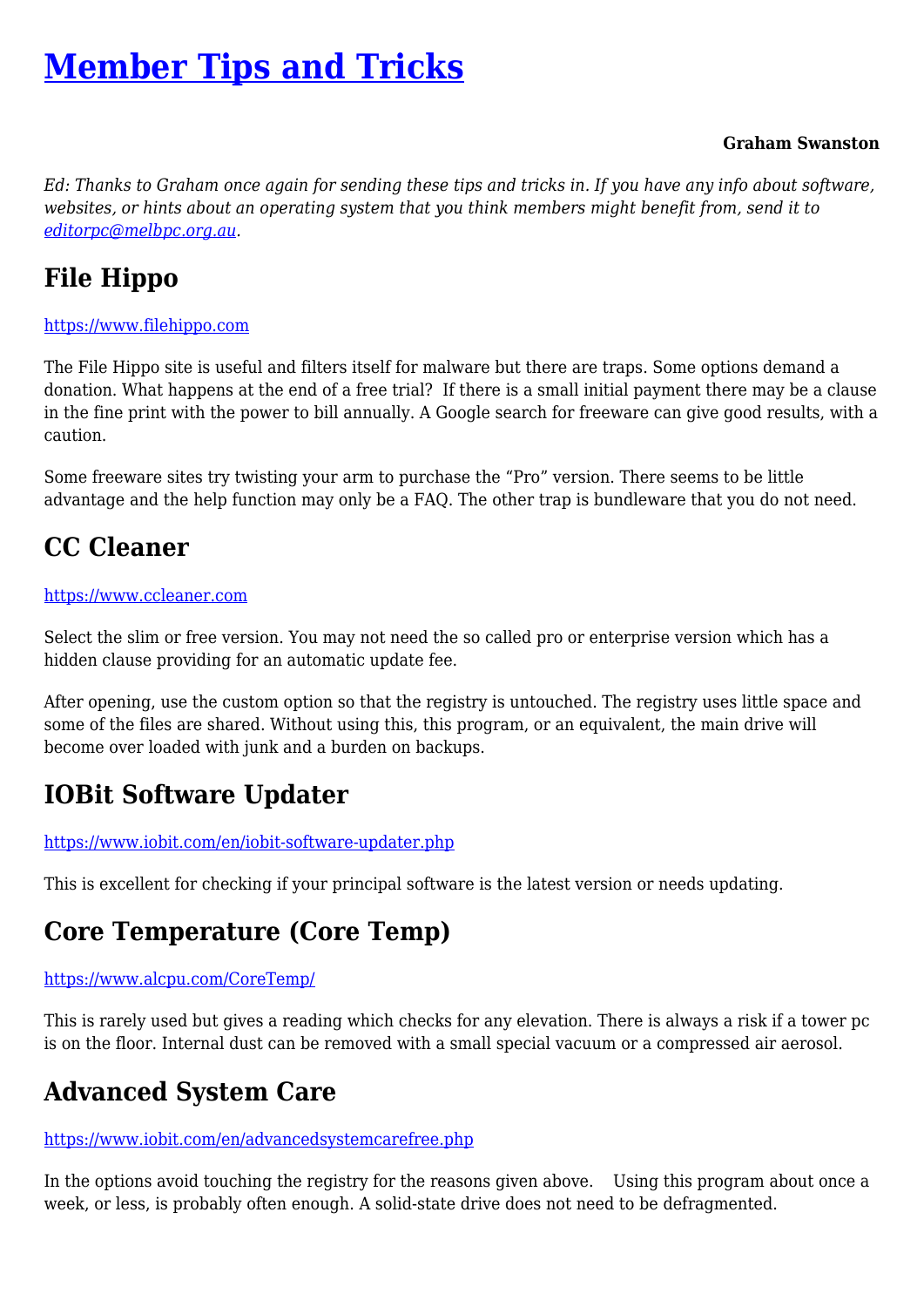# **Belarc Advisor**

[https://www.belarc.com/products\\_belarc\\_advisor](https://www.belarc.com/products_belarc_advisor)

This is rarely used but it is one way of checking what is under the bonnet so to speak.

# **Internet Download Manager (IDM)**

<https://www.internetdownloadmanager.com/>

This is wonderfully useful for downloading a video or a large program such as a game. The download function is spread over about 8 servers. If a program is lost it can be reopened if you have kept the listing.

# **Drive Booster 7**

<https://www.iobit.com/en/driver-booster.php>

This is a ready means of checking if drivers are up to date for printers and other components.

# **System Backup**

There is a wide selection of freeware available. Macrium ([https://www.macrium.com/reflectfree\)](https://www.macrium.com/reflectfree) is one but it is slow and clunky and lacks some features.

Acronis True Image (<https://www.acronis.com/en-au/personal/computer-backup/>) is not free but it has many merit points. It appears to update itself. It can create boot media such as on to a memory stick or a RW DVD drive. It works well by backing up on to external drives to be stored away from the computer. The custom and full options work well. Incremental or scheduled options could be complicated.

# **Advertisement and Pop Up Blocking**

Sometimes a pop up is part of a needed response. Ads often only last for a few seconds.

# **Disk Life**

There is a freeware program ([http://www.drivehealth.com/\)](http://www.drivehealth.com/) to estimate disk life. An SSD has no moving parts. An external drive used just for a regular backup is not running 24/7.

# **Norton 360**

#### <https://au.norton.com/products/norton-360-standard>

This is a versatile and comprehensive subscription program. Some of the features are also available as freeware such as the McAfee site checker. There is no need to purchase a multi-user or enterprise version if you only need to protect one PC or laptop.

When you are browsing you see if a site has been checked or has a warning.

For good housekeeping, one can click on security and download updates regularly, and also do a cloud backup.

There is a quick scan feature to check for common prevalent malware. It has never found any. There is a full system scan available. It is very time consuming and has never found anything.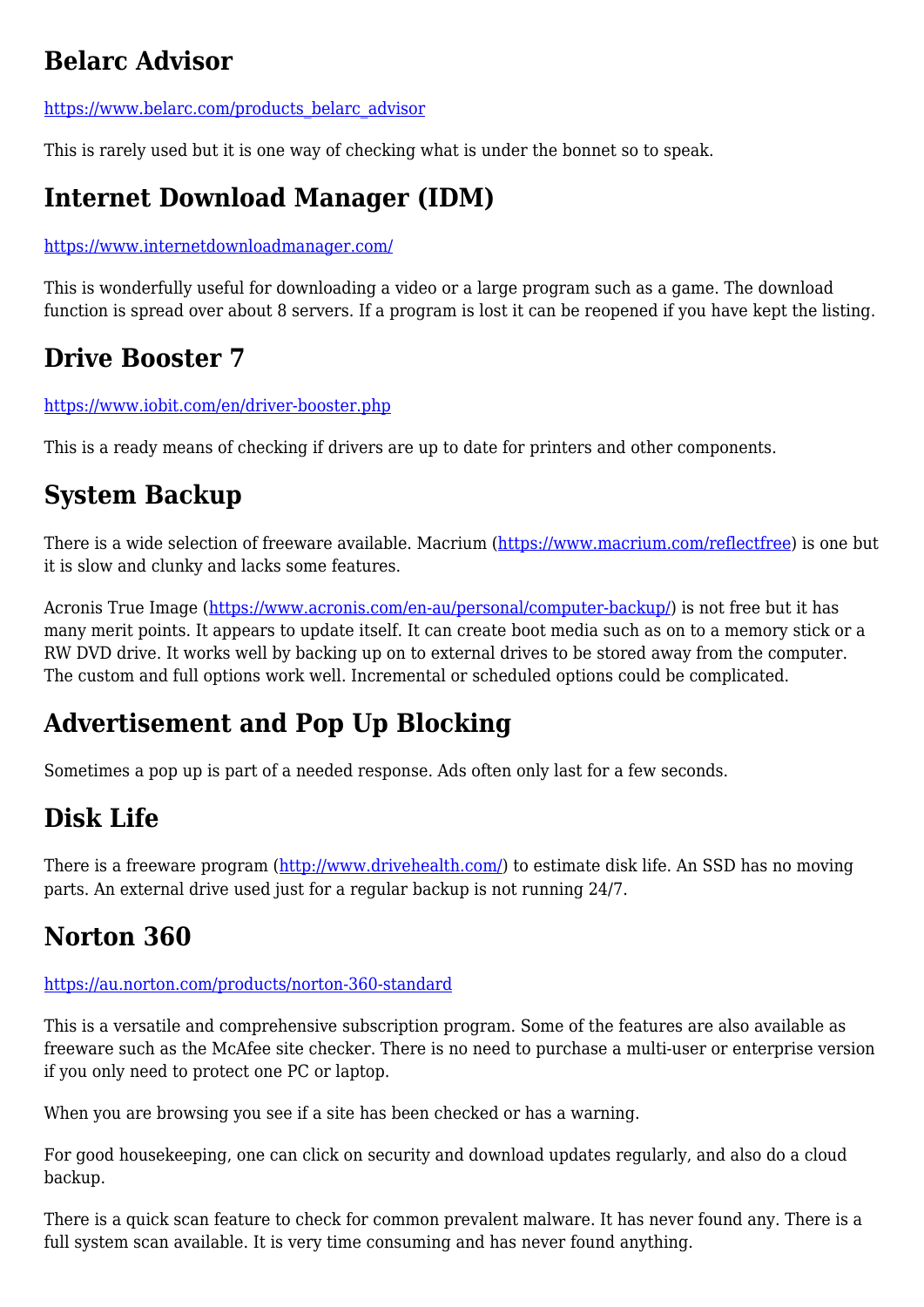# **Need more help or advice? Try iHelp**

#### **We are the RACV of the Computer World**

An absolutely unique free service to members that is one of the best reasons for anyone joining, even if you never use us "It's there if you need it". Access to iHelp is not just appreciated, but in many cases the sole reason for maintaining membership. The Kangaroo is not the only thing unique to Australia.

Some members ring us once a Year, others once a Week, there is no limit to how much support you can get. We are however not Gurus, but have lots of contacts and the full resources of the Club. Every member knows "something" about computers, therefore collectively we can solve any problem.

iHelp can be accessed by Phone, Email, Web form, or Live chat, most questions are resolved on the spot or within the day.

Our Website provides a comprehensive window into all MelbPC Services and includes many Q&A questions and answers, Website Search facilities, Club Contacts, and useful Web Links to recommended Products and Services.

We are available most days 10am to 3pm Weekdays, Holidays, Public Holidays, and often over the weekend. In fact the only day when you probably won't get a response is Christmas day. Try us next time you have a computer problem!

For those interested or involved in giving support to members, we also maintain a public [Microsoft](https://teams.microsoft.com/) [Teams](https://teams.microsoft.com/) site. This includes iHelp, Home Visit, Yammer, SIG Leaders, or Office Volunteers who have some technical ability to help others. Members can add features and make private or group Phone calls, or Chat.

<https://www.melbpc.org.au/ihelp>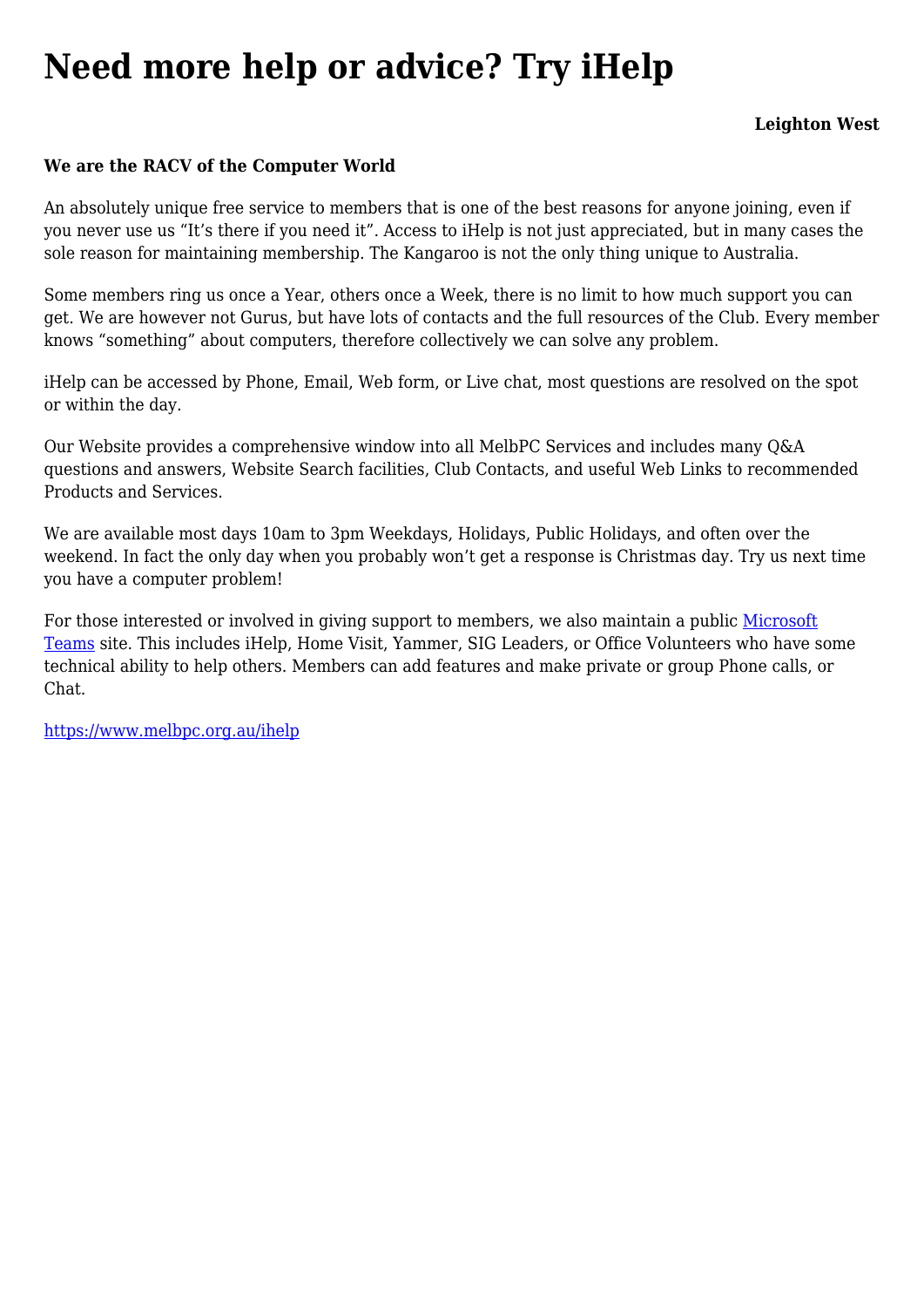# <span id="page-25-0"></span>**[Book Review](https://www.melbpc.org.au/?p=74162)**

**Bill Chandler**



'Bruny'

Heather Rose, 2019, Allen and Unwin

What a prescient novel! Infrastructure, regional planning, political shenanigans, foreign interference, and even the mention of a virus. Heather Rose has written a thriller with more credibility than I was comfortable with as I sat on my North Bruny deck looking over the D'Entrecasteaux Channel to Tinderbox on the Tasmanian mainland. A serene and beautiful location: an island, off an island, off an island. I had a clear view of the massive bridge which was the subject of this novel, except there was no bridge, because it's a fictional story, isn't it?

The new world order is subtly on display. A Federal Government makes gung-ho, albeit secret, assumptions about how to find its place in the new world order, to gain power, keep power, and exercise power, with a degree of incredulity which would make anyone already cynical about politicians and their advisors go red in the face. Splashing a cool \$2billion dollars on a super-size design award-winning bridge linking a very small island at the end of the earth with Hobart, a city of less than a quarter of a million people. Nothing fishy here. Nothing to see, move along. What could go wrong?

The prologue sets the scene: a bomb, sabotage, badly damages the nearly finished bridge, but not beyond repair. Who dun it? Everyone is suspect. The first chapter introduces Astrid, a United Nations conflict resolution specialist. She escaped Tasmania many years ago and was resistant to become involved, but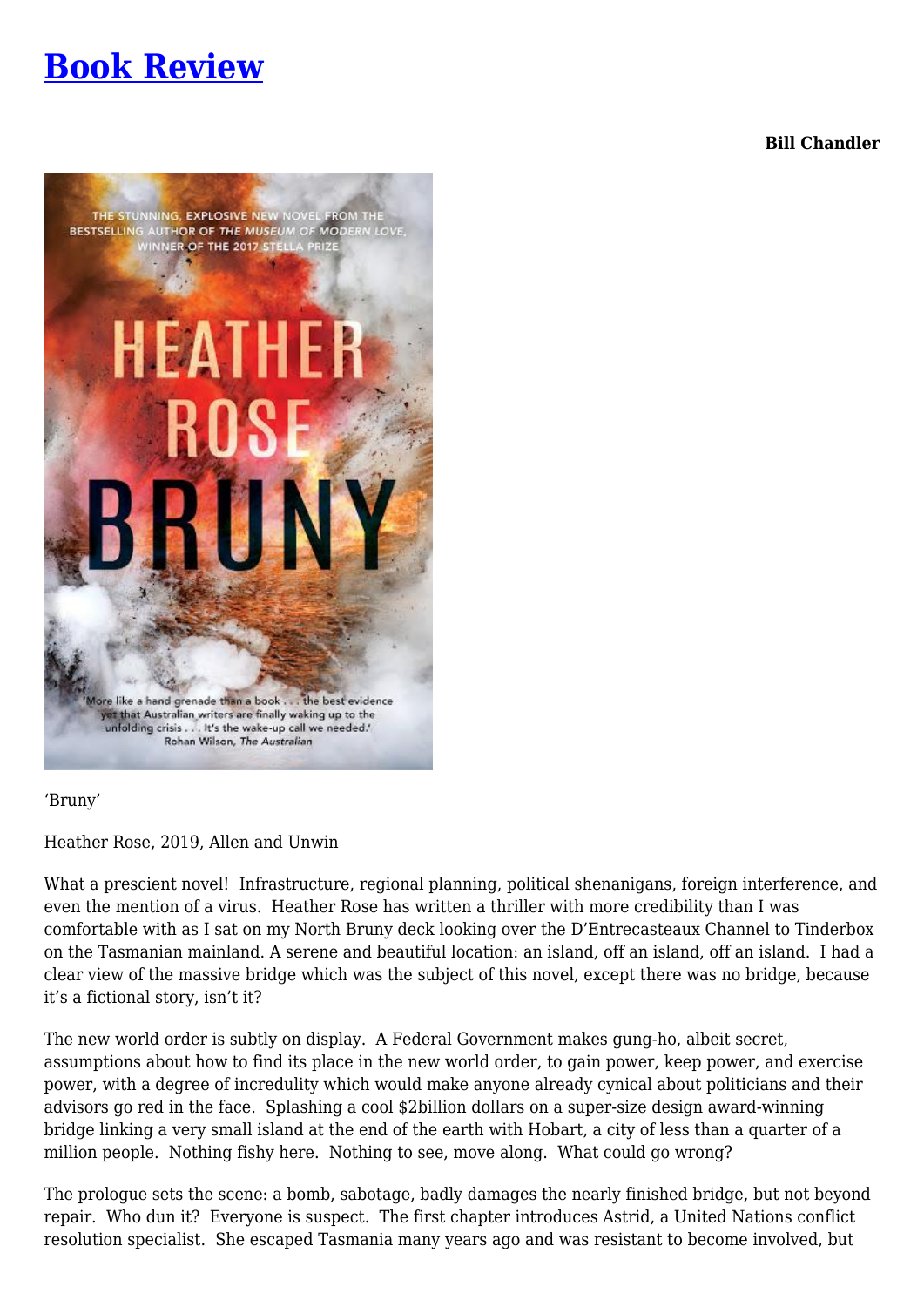she was persuaded to 'come back home' to smooth the way so the bridge could be repaired and opened before election day.

The project is urgent. The Feds have provided the money. A State election is just a few months away. Both the State Government and the Opposition support this 'critical infrastructure which will define the new Tasmania'. Notwithstanding the questionable logic of the project, they just need to ignore and overcome the noisy landowners and environmental protesters and ignore the Greens (even though they are doing very well in the polls). Divide the conflicted unions who want the work, but don't want the imported foreign workers deemed necessary to finish the project before election day. Appoint special task forces to make sure that the construction meets the less than transparent economic and political imperatives, and avoid any negative media, even if death is involved. Keep in mind: this is a novel.

Now safely back in self-isolation in suburban Melbourne, I am reading 'Bruny' a second time – because it is very well written, and paints in accurate details the place I was in as well as the wider world context. Not for the first time, a fictional book or film or play can provide more insight into real life than everyday working as a Planner. This novel asks the challenging question 'what would you do to protect the place you love? Frequently required to assess how the prioritisation of infrastructure projects are determined, I am left with a niggling feeling that perhaps 'Bruny' is a documentary, in the same way, that TV's 'Utopia' is a documentary rather than a work of fiction.

*Reprinted with permission from the May 2020 edition of the Planning Institute of Australia's monthly magazine, Planning News.*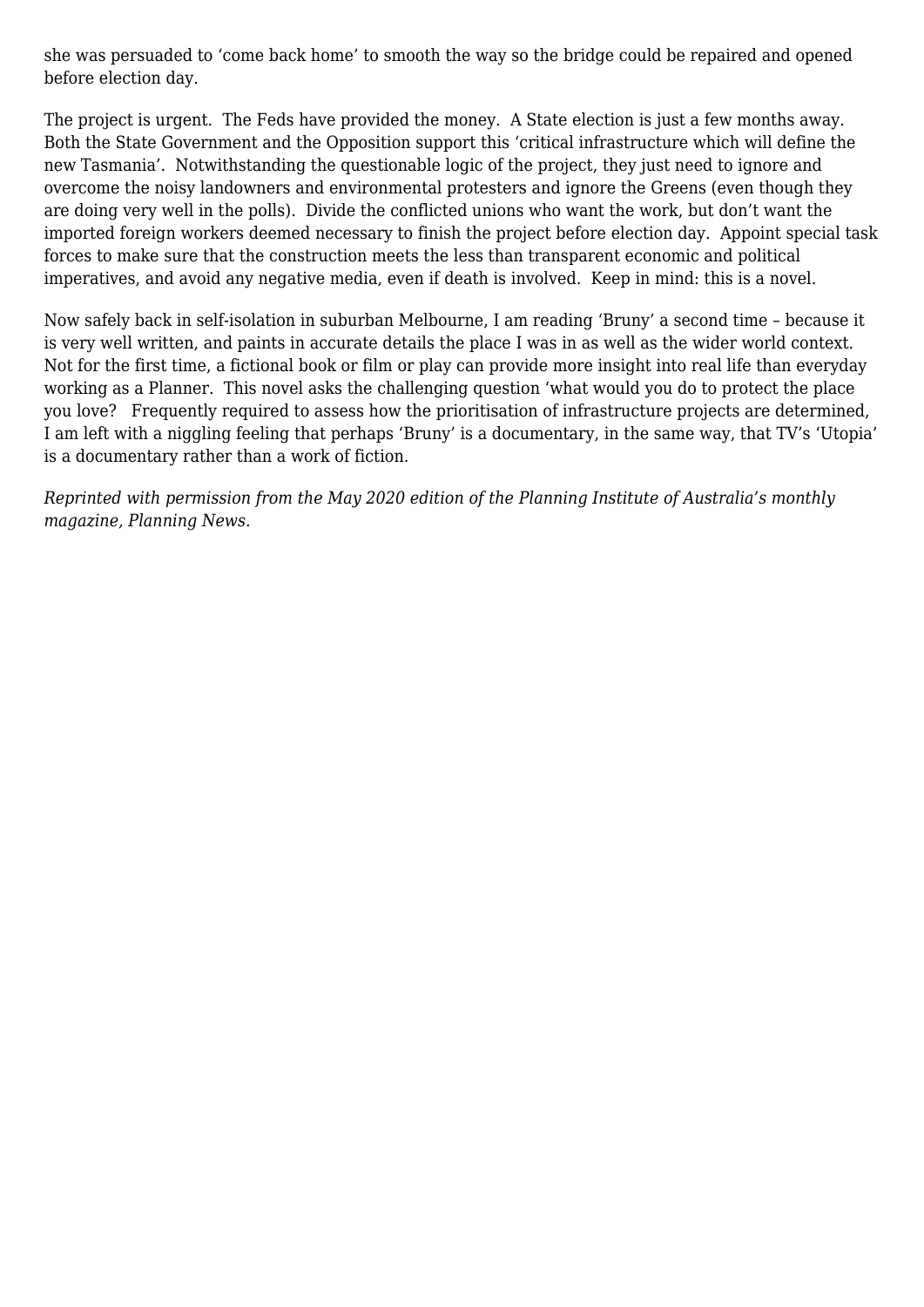# <span id="page-27-0"></span>**[DOTW Winners May 2020](https://www.melbpc.org.au/?p=74139)**

#### **Roger Brown**

*DOTW is a lighthearted look at some of the sillier events of the week. Don't take it too seriously and do pop over to Chit Chat and vote each week. Thanks to those of our members who occasionally 'feature' for taking the gentle humour in such good part.*

Australia's drug regulator, the **Therapeutic Goods Administration**, for dropping its investigation into newspaper advertisements taken out by the former federal politician Clive Palmer that described a drug unproven in the treatment of COVID 19 as a "cure".

The Australian chapter of the **Genesis II Church of Health and Healing** which is selling chlorine dioxide – marketed as Miracle Mineral Solution – online. The website selling the product in Australia states the solution is the formulation "approved" by church founder, Jim Humble.

The **more than 100 protesters** who opposed coronavirus lockdown measures, despite warnings from Victorian police earlier this week to stay home.

Colourful billionaire **Clive Palmer** who after being refused entry into Western Australia is threatening a High Court challenge to the state's strict state border closure.

**The Federal Government** for changes which will allow the regulation of new chemicals entering the Australian marketplace to be left in the hands of private industry from next week, as a major overhaul of chemical regulation takes effect.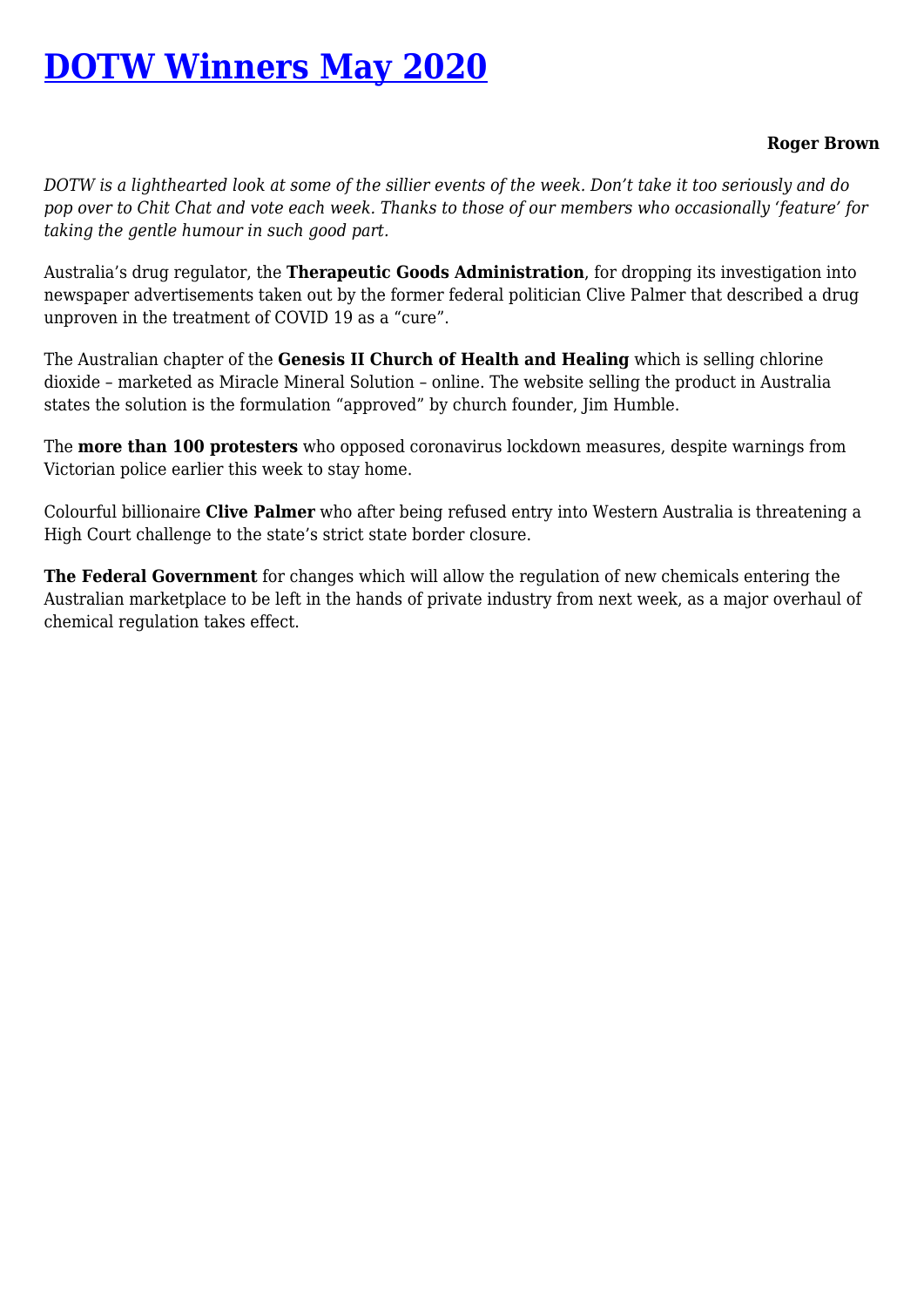# <span id="page-28-0"></span>**[Yammer Highlights May 2020](https://www.melbpc.org.au/?p=74141)**

#### **Dennis Parsons**

### **NBN Questions and Comments**

NBN speeds higher than 100Mbps are finally here! 250Mbps and 1000Mbps plans are available for those of us lucky enough to have FTTP and for some HFC connections. If you're using FTTN you're totally out of luck – you'll have to wait until that gets replaced with appropriate technology. For FTTC connections it's not possible now but may become available if the system is upgraded, but I wouldn't hold my breath on that possibility.

The digital divide between those stuck on FTTN and FTTC, and those with FTTP and HFC will become increasingly wide, something that was inevitable when the government chose the false economy of the Multi Technology Mix (MTM) route.

Roger, one of our Yammer regulars, discovered he could upgrade his HFC based service to 250MBps and gleefully reported getting 230Mbps down and 23Mbps up on a 250/25 plan. Not bad at all! 1000Mbps wasn't an option offered to him by his provider but he's certainly happy with the increased speed.

<[https://www.yammer.com/melbpc.org.au/#/Threads/show?threadId=696199551623168>](https://www.yammer.com/melbpc.org.au/#/Threads/show?threadId=696199551623168)

# **Computer Help**

We managed to revive a laptop that Frank was about ready to consign to the bin in frustration due to WiFi connectivity issues and problems starting up when on battery. Not 100% sure what we did but something worked! As with many such problems you lose track of exactly what was done in what order or what actually cured a particular problem.

It was suffering intermittent Internet dropouts that wouldn't self recover – WiFi was showing as connected but the Internet was inaccessible. Testing with ping showed IP addresses could be reached but not URLs, indicating a possible DNS issue. It also indicated the hardware was probably still okay. WiFi signal congestion was also suggested as a possible problem but scans with a WiFi app didn't indicate a problem. I suggested getting Windows to "forget" the WiFi settings and re-entering them which seems to have cured the issue.

As to exactly what we did to fix the start-up problem we have no idea! The battery was removed from the laptop for a time and run from mains power without it. After the battery was reinserted the system behaved itself and was starting properly, no blue screens and no having to remove the battery to get it started.

<[https://www.yammer.com/melbpc.org.au/#/Threads/show?threadId=683582203379712>](https://www.yammer.com/melbpc.org.au/#/Threads/show?threadId=683582203379712)

### **Technology News**

The use of the what3words app to help locate some missing walkers on Flinders Island in Tasmania sparked a bit of interest. Seems very handy for indicating your exact location – you can either use a GPS derived location or indicate you position on a map and the app will generate a unique triplet of words for you position to within three metres.

<[https://www.yammer.com/melbpc.org.au/#/Threads/show?threadId=677192000495616>](https://www.yammer.com/melbpc.org.au/#/Threads/show?threadId=677192000495616)